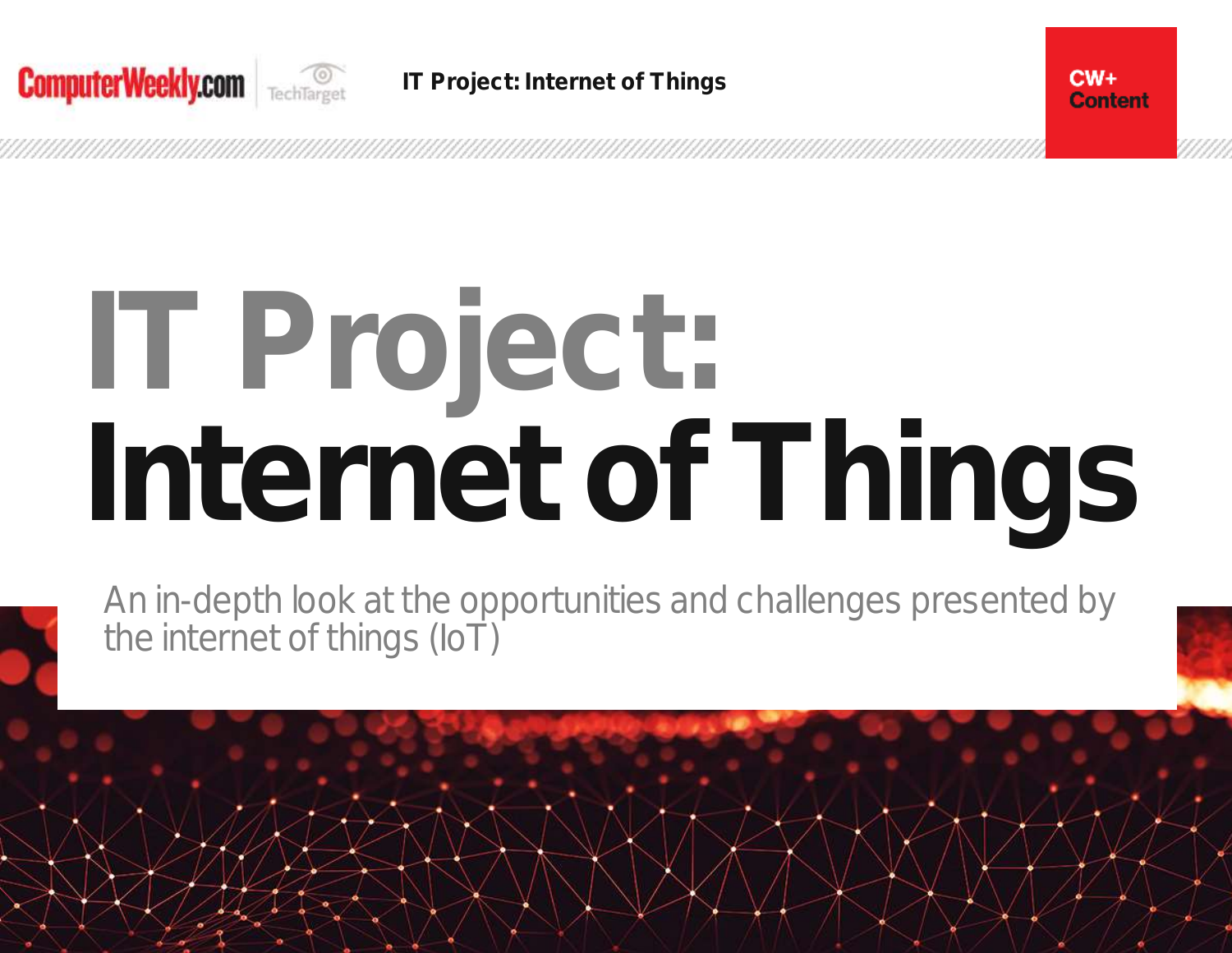



## **In this e-guide**

- My first IoT project: A guide for businesses
- IoT in the enterprise a М pragmatic approach
- British breakthrough for IoTbased business applications this year
- Case study: Facilities firm ISS picks IBM Watson IoT to manage client sites
- Case study: Hexagon turns to Salesforce IoT Cloud to smarten up robots
- Case study: MTR Crossrail overcomes tech hurdles to roll out beacons

# **In this e-guide:**

**The internet of things, or IoT, is moving from far-fetched to reality in 2016, and more and more enterprises are taking a serious look at how they can capitalise on this to improve their processes. In this eguide Rene Millman explores how businesses can get the most out of their IoT projects, looking in-depth at planning, implementation, and the risks and rewards of the IoT. We also examine some earlystage use cases for IoT solutions with a look at how robotics firm**  Hexagon is using Salesforce's loT cloud to tune components to **environmental factors, and how Danish facilities management business ISS is using IBM Watson IoT to run hundreds of client sites on a worldwide basis. Meanwhile, analyst Rob Bamforth from Quocirca argues for a pragmatic approach to the IoT in the enterprise, and says it is important for businesses to take a broad, long term view of how this fast-moving and innovative technology fits within their digital strategy.** 

**Alex Scroxton**, Networking Editor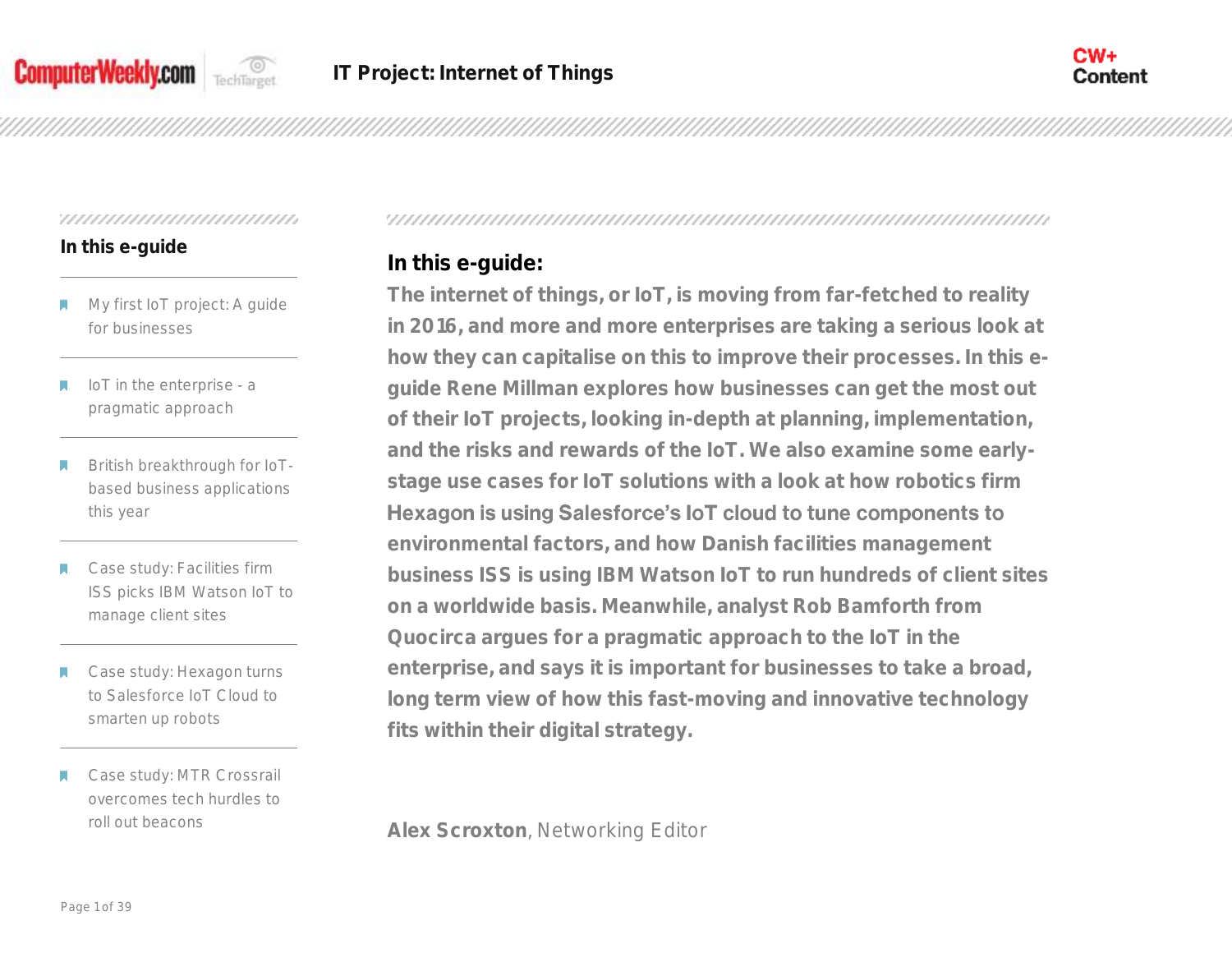



# **In this e-guide**

- My first IoT project: A guide for businesses
- IoT in the enterprise a pragmatic approach
- British breakthrough for IoTbased business applications this year
- Case study: Facilities firm ISS picks IBM Watson IoT to manage client sites
- Case study: Hexagon turns to Salesforce IoT Cloud to smarten up robots
- Case study: MTR Crossrail overcomes tech hurdles to roll out beacons

# **My first IoT project: A guide for businesses**

**Rene Millman,** Guest Contributor

According to Gartner, there will be 21 billion things connected to the internet by 2020. ABI Research found that there were 16 billion active connected devices last year. The [internet of things](http://www.computerweekly.com/resources/Internet-of-Things-IoT) (IoT) is already mixing things up and will have many implications for business in the future.

If your enterprise is embarking on an IoT project, it needs to be well prepared to meet the challenges and opportunities that ensue.

But why should an enterprise embark on an IoT project? Ian Hughes, IoT analyst at [451 Research,](http://www.computerweekly.com/news/450297187/European-cloud-buyers-unmoved-by-low-prices-suggests-451-Research) says one of the drivers is that IoT enables the industrial trend towards everything being a service, rather than a product.

"Another driver is that IoT shows innovation to shareholders and customers. The key inhibitor is that the nature of the widespread coverage from device to data is not the natural place many enterprises reside," he says.

Clive Longbottom, service director of business process analysis at research outfit [Quocirca,](http://www.computerweekly.com/opinion/Graph-databases-What-are-the-benefits-for-CIOs) says there are many reasons to undertake an IoT project.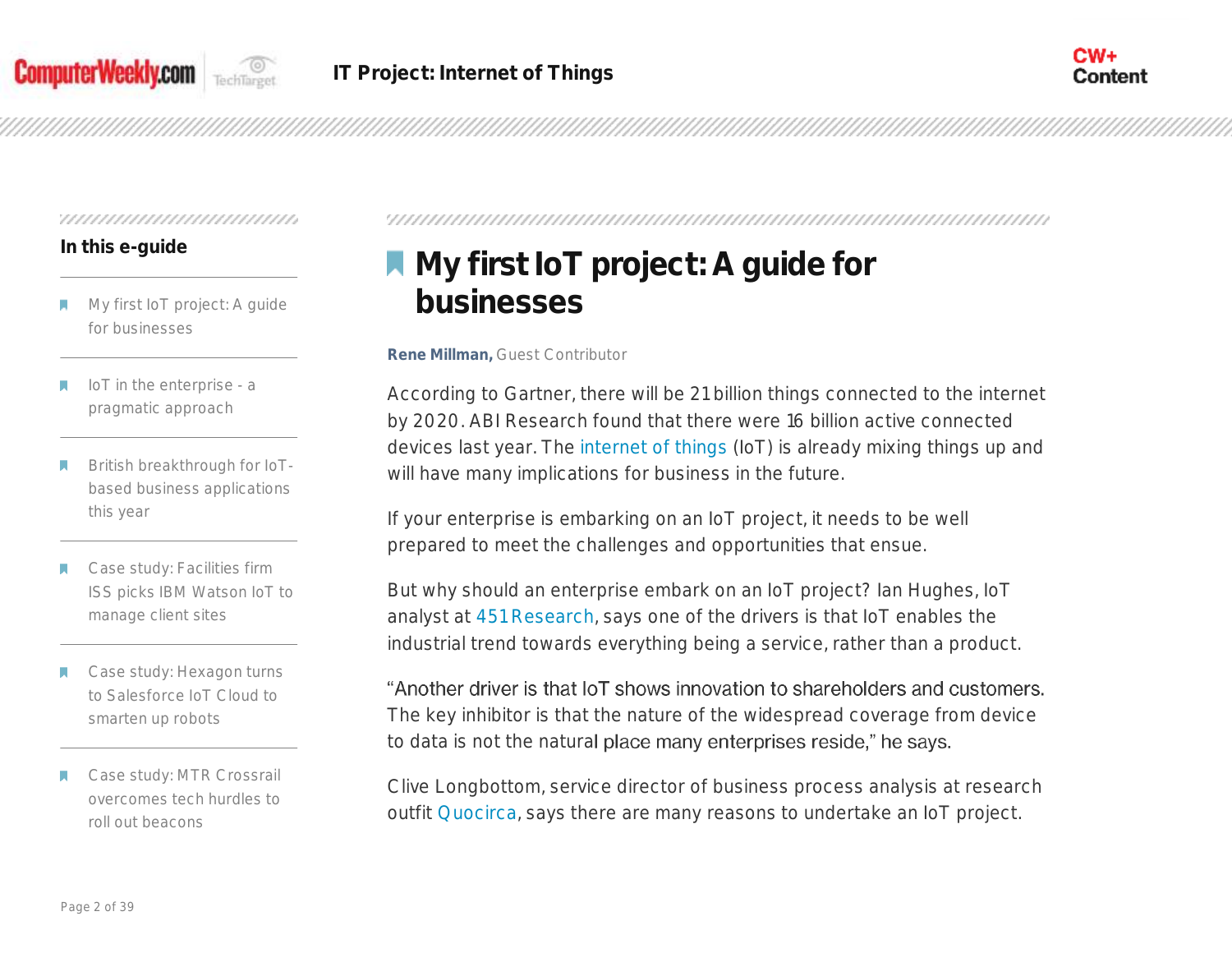



# **In this e-guide**

- My first IoT project: A guide for businesses
- IoT in the enterprise a pragmatic approach
- British breakthrough for IoTbased business applications this year
- Case study: Facilities firm ISS picks IBM Watson IoT to manage client sites
- Case study: Hexagon turns to Salesforce IoT Cloud to smarten up robots
- Case study: MTR Crossrail overcomes tech hurdles to roll out beacons

"Let's start with one – a more intelligent building. By pulling together surveillance, heating, cooling, lighting, hot desking and so on, energy savings can be maximised through only applying heating or cooling where it is needed," he says.

Actions can be taken when anomalies are seen, for example in the movement of people, so that a pass card can be instantly revoked, trapping a person in a certain area, or applying geofencing so that they have to take a certain route – directly to security guards, do not pass go.

In supply chains, being able to track items from order through manufacturing and then through [logistics](http://internetofthingsagenda.techtarget.com/blog/IoT-Agenda/IoT-in-Logistics-Barriers-to-collaboration) (and making changes at any stage, for example, 'please deliver these now to Manchester rather than Sheffield') means that drivers will be more [effective and efficient,](http://www.computerweekly.com/news/4500247012/CIO-interview-Adam-Gerrard-Yodel) and generate cost savings, says Longbottom.

# **Planning is key**

When it comes to developing an enterprise IoT projects, there is a lot to consider. According to Longbottom, the first thing is to plan.

"The idea of an  $I$  oT is not to connect everything to everything else  $-$  it is to gain the right information at the right time and place for decisions to be made. This is a crucial difference, as connecting everything to everything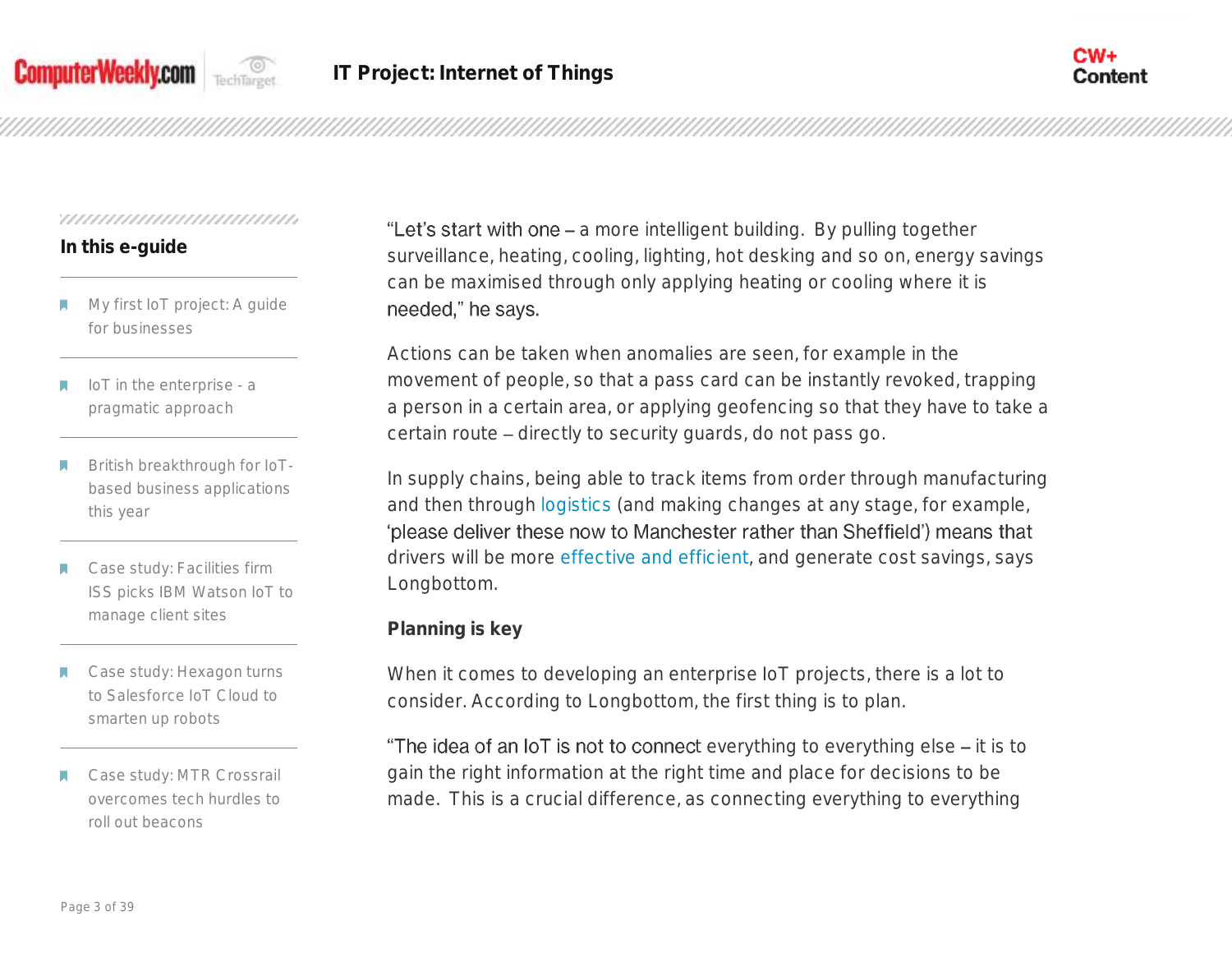



# **In this e-guide**

- My first IoT project: A guide for businesses
- IoT in the enterprise a pragmatic approach
- British breakthrough for IoTbased business applications this year
- Case study: Facilities firm ISS picks IBM Watson IoT to manage client sites
- Case study: Hexagon turns to Salesforce IoT Cloud to smarten up robots
- Case study: MTR Crossrail overcomes tech hurdles to roll out beacons

else will swamp not only a local network but the global internet," says Longbottom.

He adds that filtering needs to be done as close to the device as possible so that data volumes are minimised. Another aspect that an organisation should be looking at is [maintaining investments.](http://internetofthingsagenda.techtarget.com/blog/IoT-Agenda/IoT-Forever-Or-should-we-plan-for-end-of-life)

"Just because the IoT sounds like a good idea does not mean that the gazillion devices already on the production line, running smart buildings, security, and so on, have to be replaced - by using the right architecture, they can continue to be used," says Longbottom.

**Implementation**

Hughes said planning for an IoT project should not be any different from any other project. "Pilot projects are to understand the flow of data and an incremental agile approach work. Partnerships are needed with many smaller vendors of platforms and devices, which introduces a management complexity," says analyst Hughes.

However, Longbottom adds that implementation of an IoT project will be different. "IT is not playing with just IT: the devices could come from Honeywell, GE, Rockwell, Siemens - companies that may well have had little to do with it before," says Longbottom.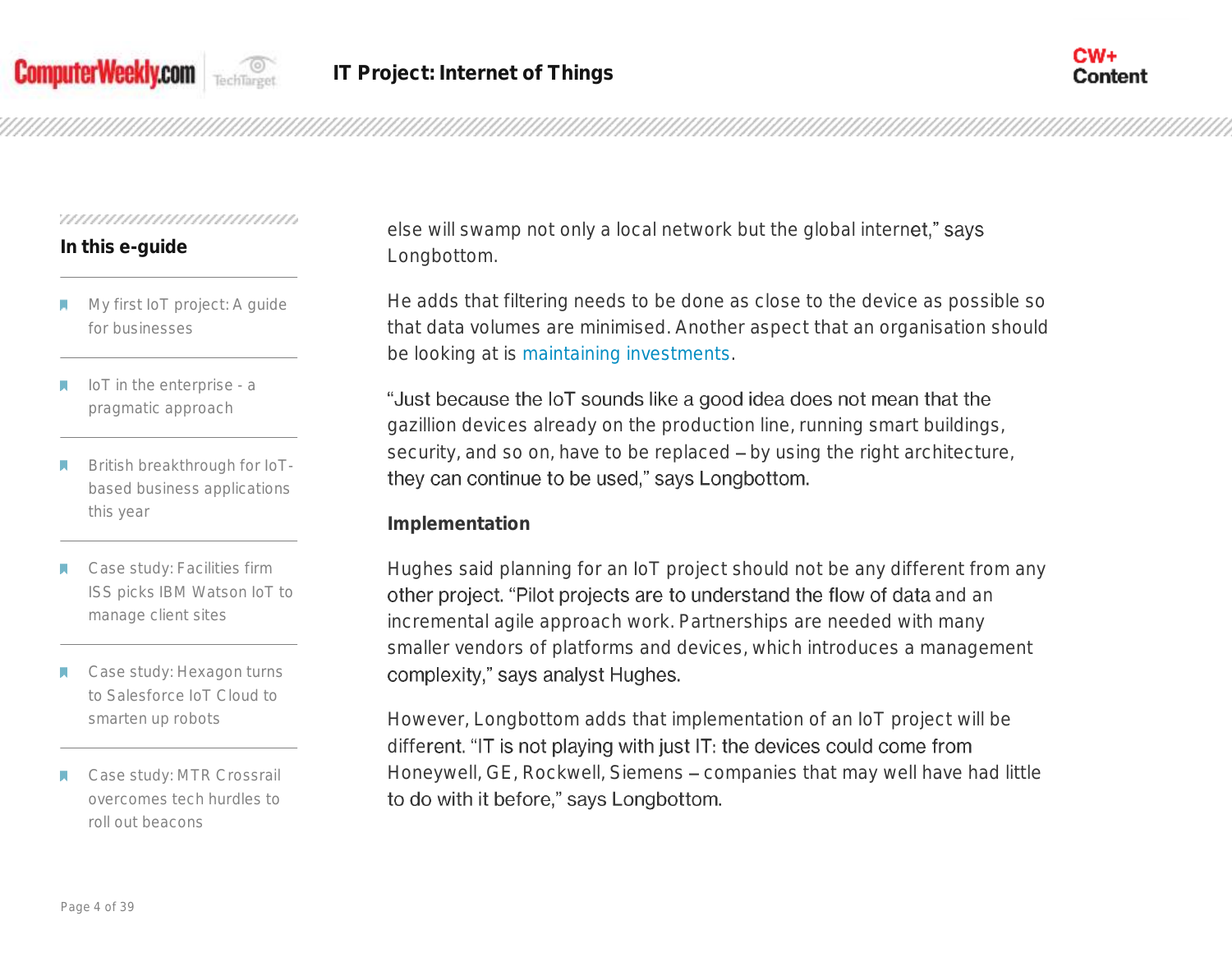



# **In this e-guide**

- My first IoT project: A guide for businesses
- IoT in the enterprise a pragmatic approach
- British breakthrough for IoTbased business applications this year
- Case study: Facilities firm ISS picks IBM Watson IoT to manage client sites
- Case study: Hexagon turns to Salesforce IoT Cloud to smarten up robots
- Case study: MTR Crossrail overcomes tech hurdles to roll out beacons

"They will be installed, provisioned and managed by people who may well see IT as disconnected from the real business while seeing themselves as the crucial engine room of it," he adds.

He says [tiger teams](http://whatis.techtarget.com/definition/tiger-team) will be required and the project must be driven by desired outcomes, not by technical elegance.

"Always ask 'why are we doing this? What will we do with the data? What will the end result be?'. Make sure that anything done is not a case of going down a cul-de-sac. There will be lots of changes ahead, and whatever is put in place must be able to deal with these changes."

If you consider an IoT project to consist of hardware devices and sensors, network and communications, data collection and analytics, then those categories can be mapped to an enterprise's core skills, though not all enterprises have all of those at once, according to Hughes.

When embarking on IoT projects, enterprises should set-up a team of people who have the [knowledge and skills](http://www.computerweekly.com/news/4500277871/IoT-adoption-held-back-by-lack-of-business-case-software-and-skills) to deliver results from the IoT project.

"The skills should complement each other and the roles should vary from technical people, who understand the data and subject matter, to business and strategy experts. This team should be able to focus on delivering results, so management support is necessary right from the beginning," says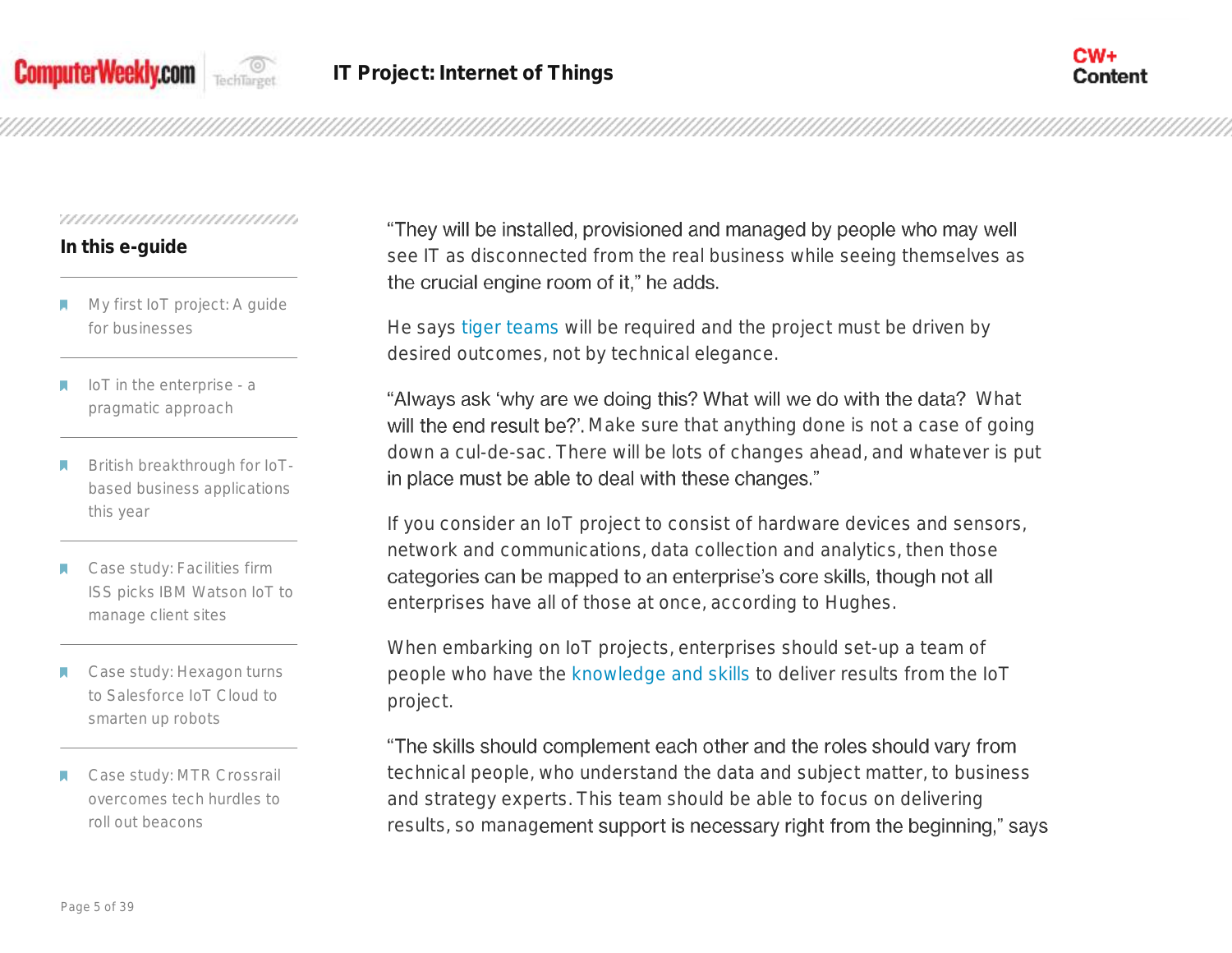



# **In this e-guide**

- My first IoT project: A guide for businesses
- IoT in the enterprise a pragmatic approach
- British breakthrough for IoTbased business applications this year
- Case study: Facilities firm ISS picks IBM Watson IoT to manage client sites
- Case study: Hexagon turns to Salesforce IoT Cloud to smarten up robots
- Case study: MTR Crossrail overcomes tech hurdles to roll out beacons

Jouni Leskinen, partner and director of research and development at Finnish data analytics specialist Avarea.

Once the team has been established, it should consider how the project is aligned with the company's mission, vision and strategy, and identify a real [world business case](http://internetofthingsagenda.techtarget.com/feature/CTO-No-compelling-IoT-business-case-for-healthcare-yet) based on that.

"To get practical results, theories should be turned into practice by making a proof of concept or prototype. This is also a great way to learn about delivering results from IoT that prove the business value. Roll-out happens by gaining small wins with scoped business areas and business units, then scaling it out to other parts of the company," says Leskinen.

**Small, fast wins**

Using IoT and analytics often requires changes to the company culture. That can be achieved by proving the value of IoT through small, fast wins that demonstrate business value, and by showing how the new way is better than the old way and communicating that to the whole organisation.

"If the business case is to develop new products or services that customers are willing to pay for then it's very useful to find a pilot customer who is involved in the proof of concept and development process," says Leskinen.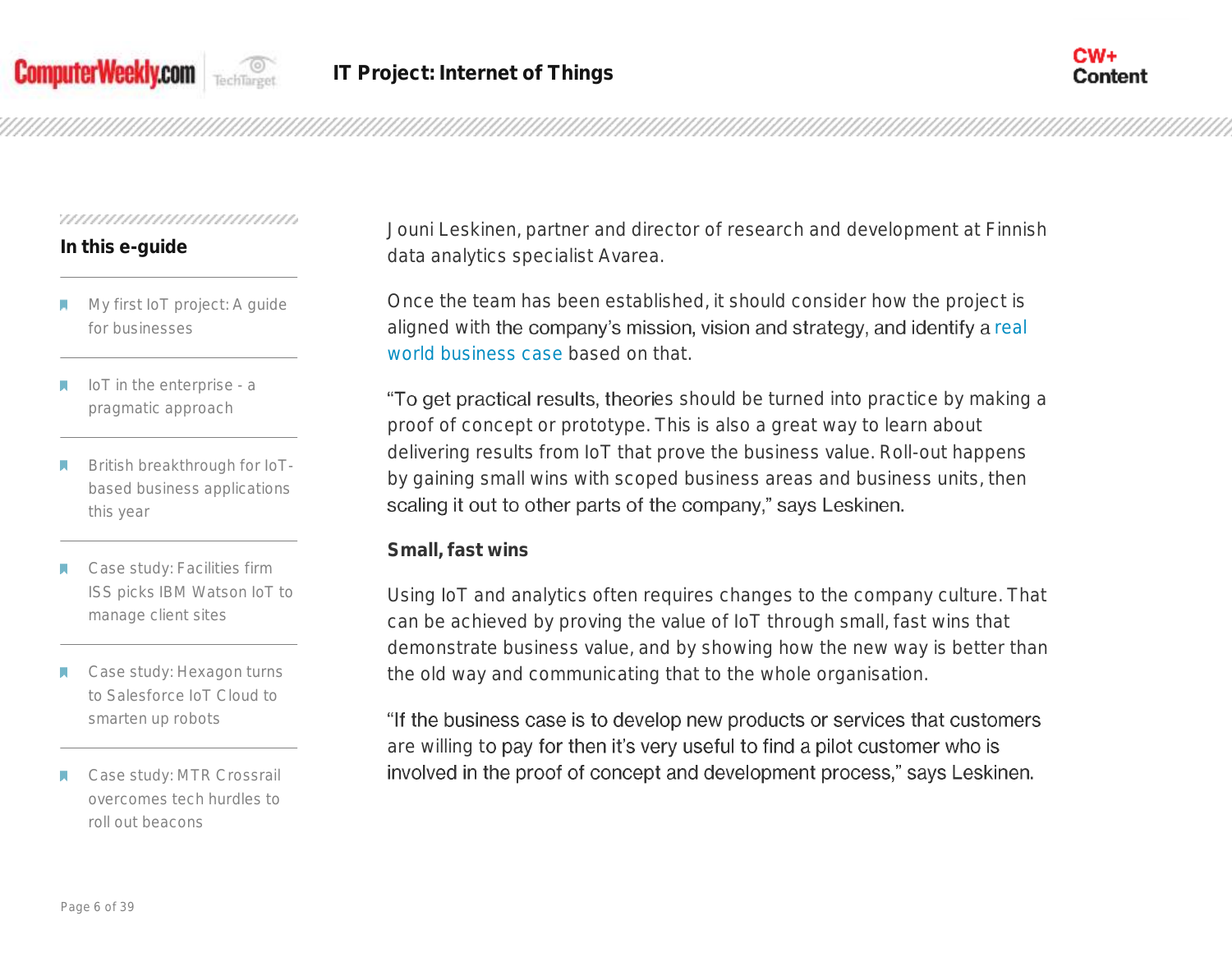



# **In this e-guide**

- My first IoT project: A guide for businesses
- IoT in the enterprise a pragmatic approach
- British breakthrough for IoTbased business applications this year
- Case study: Facilities firm ISS picks IBM Watson IoT to manage client sites
- Case study: Hexagon turns to Salesforce IoT Cloud to smarten up robots
- Case study: MTR Crossrail overcomes tech hurdles to roll out beacons

He says it is also important to have a business case that's aligned with company's vision, mission and strategy and to prove the value early on by doing a proof of concept in a tightly-scoped area.

"Management should be engaged as early as possible in order to get the resources and support to the project. Engaging customers should prove the value of IoT too, as well as establishing if the customer is willing to pay for the product or service that the business case is about," he says.

# **Risks and rewards**

Some of the issues associated with IoT involve privacy and security, both of which can be minimised with standardisations and security best practices (both built-in and at the same time enforced by organisations), according to Catalin Cosoi, chief security strategist at [Bitdefender.](http://www.computerweekly.com/news/4500272253/IoT-risks-raise-concerns-among-IT-specialists-in-CEE)

"loT ubiquity will not only mean placing more security controls in place but also including them in the [security lifecycle](http://internetofthingsagenda.techtarget.com/tip/Five-key-elements-of-securing-IoT-in-the-enterprise) of the company. While the rewards of supporting IoT in organisations have yet to be fully explored, companies cannot afford to be ill-prepared for full-blown IoT market penetration within the coming years," he says.

There is also a risk that in developing an IoT project that a firm simply deploys technology for its own sake.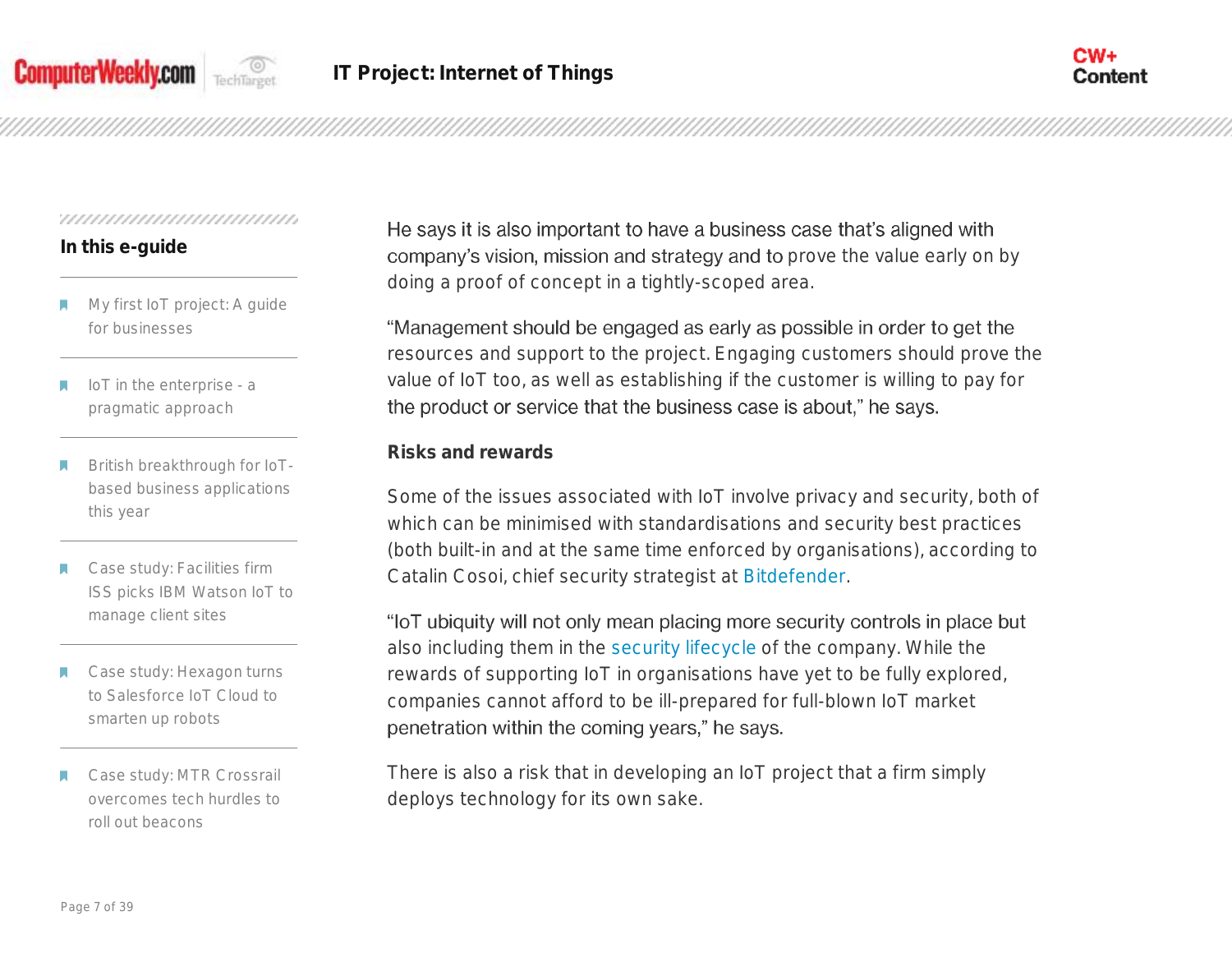



# **In this e-guide**

- My first IoT project: A guide for businesses
- IoT in the enterprise a pragmatic approach
- British breakthrough for IoTbased business applications this year
- Case study: Facilities firm ISS picks IBM Watson IoT to manage client sites
- Case study: Hexagon turns to Salesforce IoT Cloud to smarten up robots
- Case study: MTR Crossrail overcomes tech hurdles to roll out beacons

You need to be careful about "getting carried away with the hype without researching how people will use your product, or having a clear idea of why it exists", says Nick Thompson, creative technology director at design services provider Foolproof.

**Watch out for the hype**

This is echoed by Matt Clarke, CTO at digital agency Amaze. He says it is all too easy to caught up in the excitement of IoT without stopping to consider how to really unlock its true potential.

"Those who approach it as a gimmick or with a short-term mentality without creating a strategy around how it can really add value will ultimately fail. Just getting products to turn off remotely, for example, will not cut it. There needs to be real innovation and use," he says.

Thompson warns that another risk is that business may simply do nothing and not act on their ideas. "The companies who have successfully cracked the IoT have taken huge risks to become market leaders," he says.

However, the rewards of a successful IoT project for an enterprise are potentially huge: cost savings, new income streams, efficient business processes and happier customers.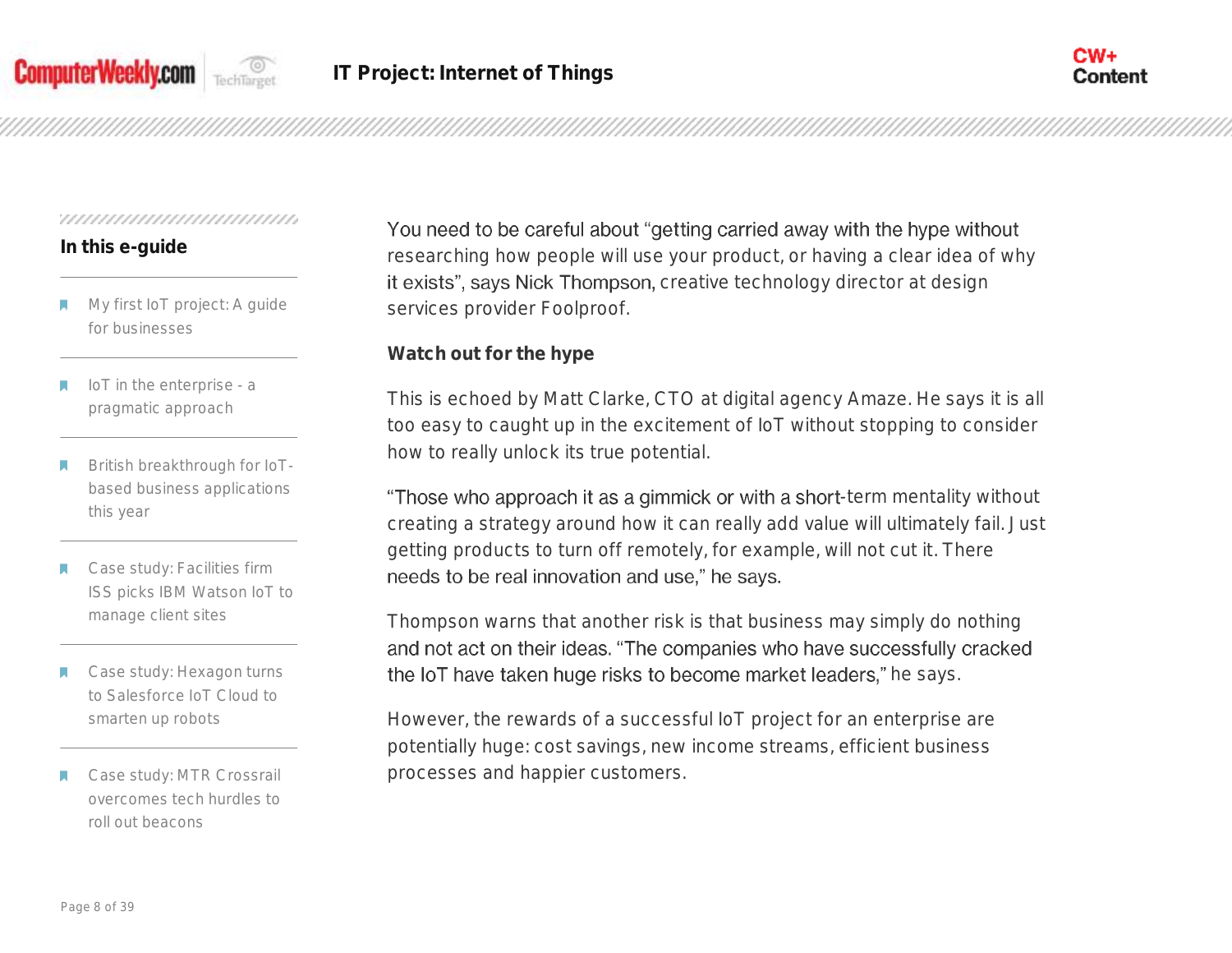



## **In this e-guide**

- My first IoT project: A guide for businesses
- IoT in the enterprise a pragmatic approach
- British breakthrough for IoTbased business applications this year
- Case study: Facilities firm ISS picks IBM Watson IoT to manage client sites
- Case study: Hexagon turns to Salesforce IoT Cloud to smarten up robots
- Case study: MTR Crossrail overcomes tech hurdles to roll out beacons

Craig McNeil, global IoT practice lead at Accenture Mobility says IoT can transform not only operations for enhanced productivity and increased efficiency, but also business models and [potentially entire markets.](http://www.computerweekly.com/feature/Inside-Taiwan-The-engine-room-of-the-internet-of-things)

"Product-to-service transitions will become a viable strategic choice for all industries thanks to the proliferation of the IoT, platforms and the new ecosystems and partnerships they encourage. This will allow traditional products companies to transform their approach to revenue generation by trying something new," he says.

"Open IoT platforms can help to minimise risk, speed time to market and encourage increased experimentation for enterprises by enabling 'fast fails' for any loT projects."

This will set the scene for the coming years where IoT will become genuinely integral to everyday enterprise operations, in ways that will differ for each business and haven't necessarily been identified yet.

**Next article**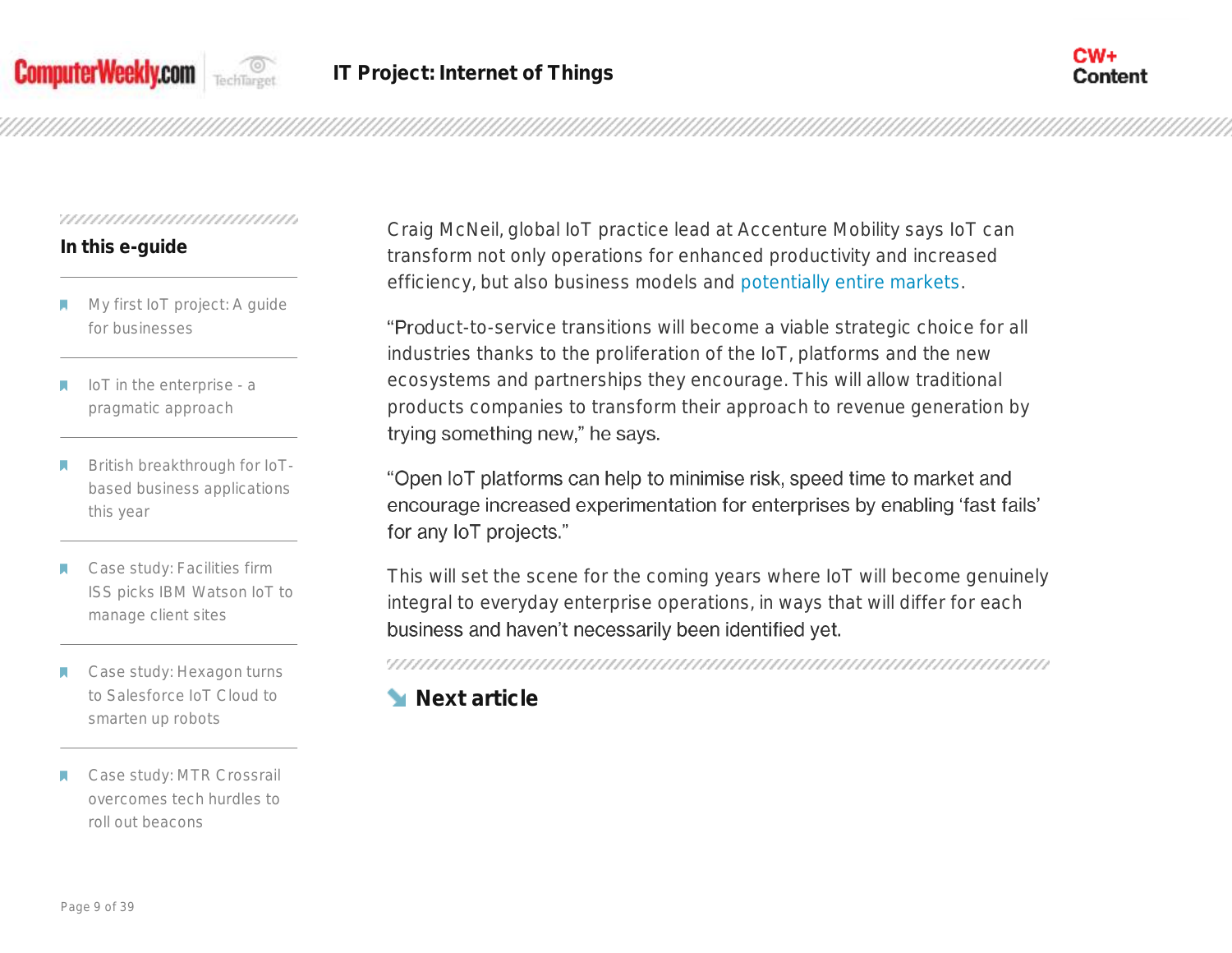



## **In this e-guide**

- My first IoT project: A guide for businesses
- IoT in the enterprise a pragmatic approach
- British breakthrough for IoTbased business applications this year
- Case study: Facilities firm ISS picks IBM Watson IoT to manage client sites
- Case study: Hexagon turns to Salesforce IoT Cloud to smarten up robots
- Case study: MTR Crossrail overcomes tech hurdles to roll out beacons

# **IoT in the enterprise - a pragmatic approach**

**Rob Bamforth,** Guest Contributor

There is a degree of hype surrounding the internet of things (IoT) with many wild ideas reminiscent of ideas for internet businesses during the dot com boom. Despite this, the combination of exuberant innovation and pragmatism is already paying off with some practical and tangible business benefits. However, it is important for businesses not to solely focus on the shiny nature of 'things' but to take a broader view with their digital connected strategy.

A recent event, hosted by Mitie, in conjunction with Samsung and TBS Mobility, brought together many important aspects that underpin how IoT technology and wearable devices could have a significant impact on businesses.

WIRED magazine gave presentation of current innovation in this area, which explored the potential for dramatic impact, especially for consumers. Only a couple of years ago many of the ideas would have seemed fanciful and farfetched. All were based on current concepts ranging from working prototypes to customer ready products.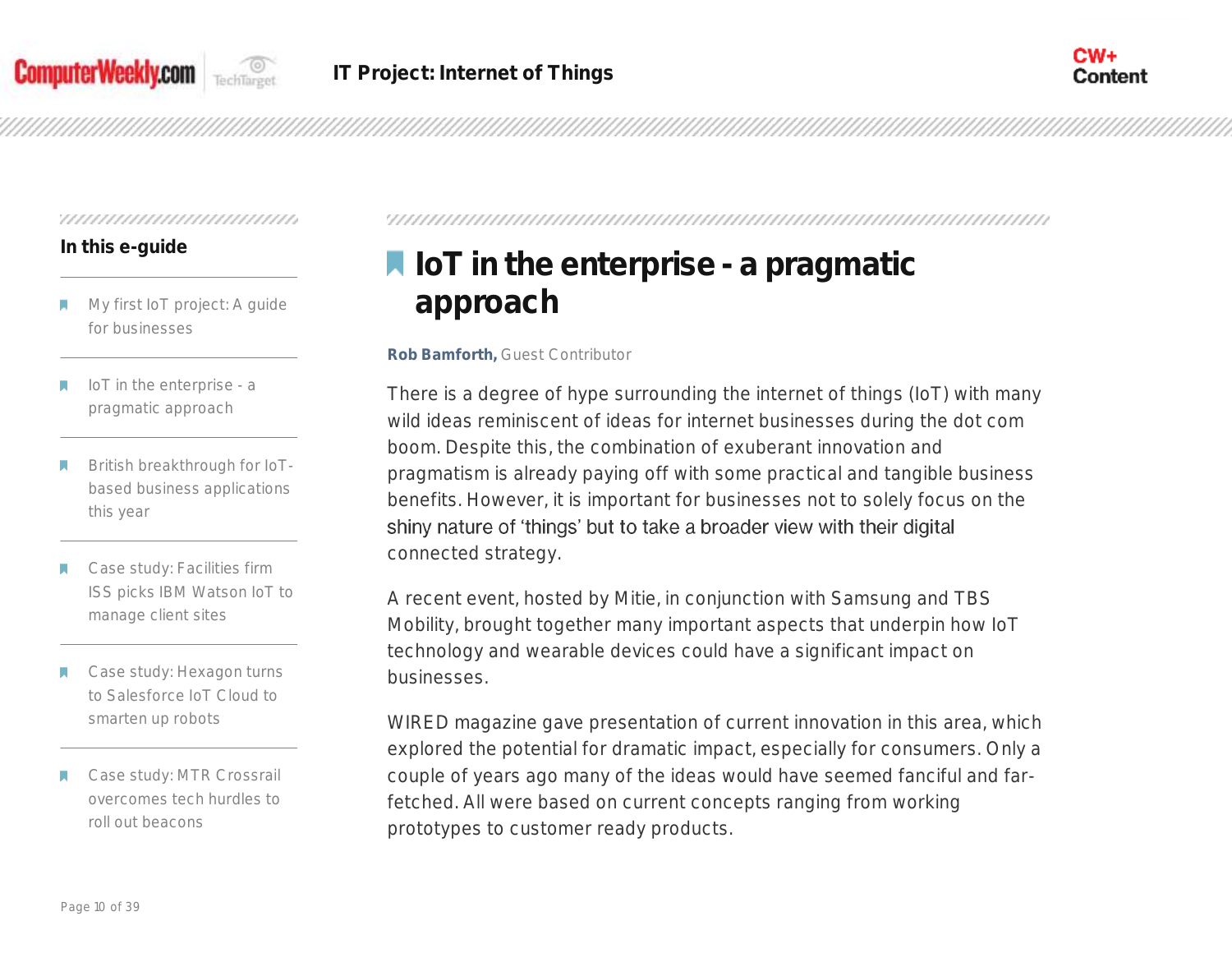

# **In this e-guide**

- My first IoT project: A guide for businesses
- IoT in the enterprise a pragmatic approach
- British breakthrough for IoTbased business applications this year
- Case study: Facilities firm ISS picks IBM Watson IoT to manage client sites
- Case study: Hexagon turns to Salesforce IoT Cloud to smarten up robots
- Case study: MTR Crossrail overcomes tech hurdles to roll out beacons

# From 'consumerisation' to industrialisation

Consumerisation is important as it lays the groundwork for increased acceptance of technology in both the home and workplace. Recent Quocirca research of UK company attitudes to IoT and wearable devices ("The many guises of loT"[r](http://quocirca.com/content/many-guises-iot)eport) has noted a growing appetite for the use of these technologies, especially if both line of business and IT are working together.

This is something that Mitie has addressed with the application of IoT and wearable devices to aid facilities management tasks. Many of the activities involved in managing, securing and cleaning workplaces and facilities may seem straightforward. They may not appear to be obvious contenders for the use of novel technology, but there are opportunities to streamline processes.

The simple repetitive task of cleaning toilet facilities is one area being addressed and has already provided interesting results. Most people will be familiar with the signed sheets outside on the wall indicating when a facility was last cleaned, usually once per hour. But this routine approach to maintenance ignores actual usage of facilities and consequent requirements.

By use of a simple sensor monitoring 'traffic' levels, Mitie has gained an understanding of usage patterns. In the past this sort of checking might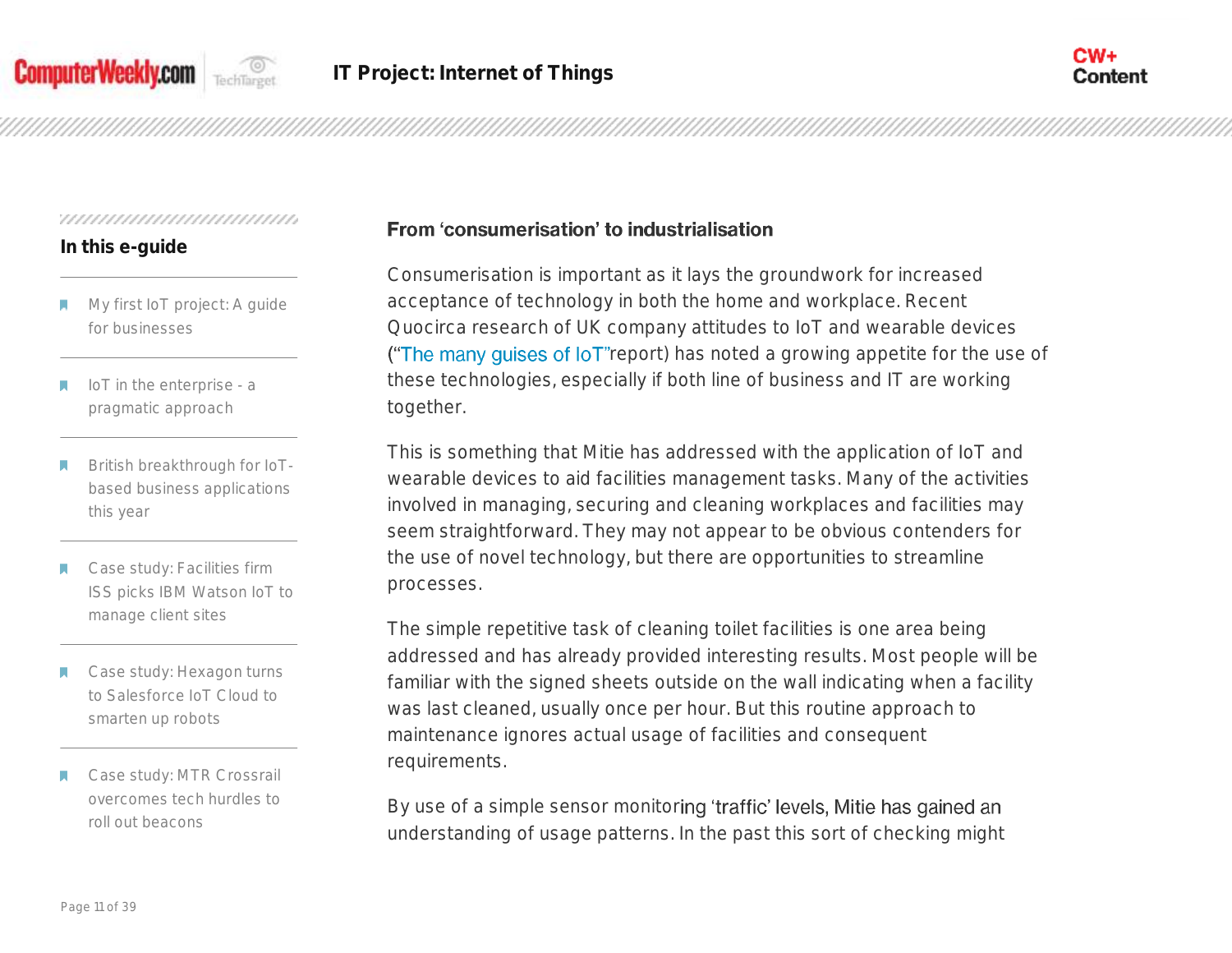

## **In this e-guide**

- My first IoT project: A guide for businesses
- IoT in the enterprise a pragmatic approach
- British breakthrough for IoTbased business applications this year
- Case study: Facilities firm ISS picks IBM Watson IoT to manage client sites
- Case study: Hexagon turns to Salesforce IoT Cloud to smarten up robots
- Case study: MTR Crossrail overcomes tech hurdles to roll out beacons

have been conducted periodically and analysed after the event to establish new working routines. Now the data can be acted upon immediately and dynamically; if the facilities have not been used, then no work is required, but if usage suddenly rises (perhaps a large meeting or event), a message is sent directly to an operative to act.

The combination of IoT with the use of devices worn by the operatives  $-$  in this case Samsung smartwatches - means that the messaging technology does not get in the way or encumber the worker. Added to this the organisation does not have to provide what would once have been much more expensive IT to its workforce. The process has been streamlined, but service levels are also improved.

**Incremental investment**

The idea does not need to stop there. With some external data sources and analytics, a more predictive approach could be taken. Additional sensors could be added to check the use of soap from soap dispensers and toilet paper so that intelligent replenishment schemes could be put in place. It might seem unimportant to those not directly involved, but like other areas where processes can be semi-automated, real efficiency savings can be made. In low margin services where much of the cost is people, such as facilities management, efficiency makes a big difference.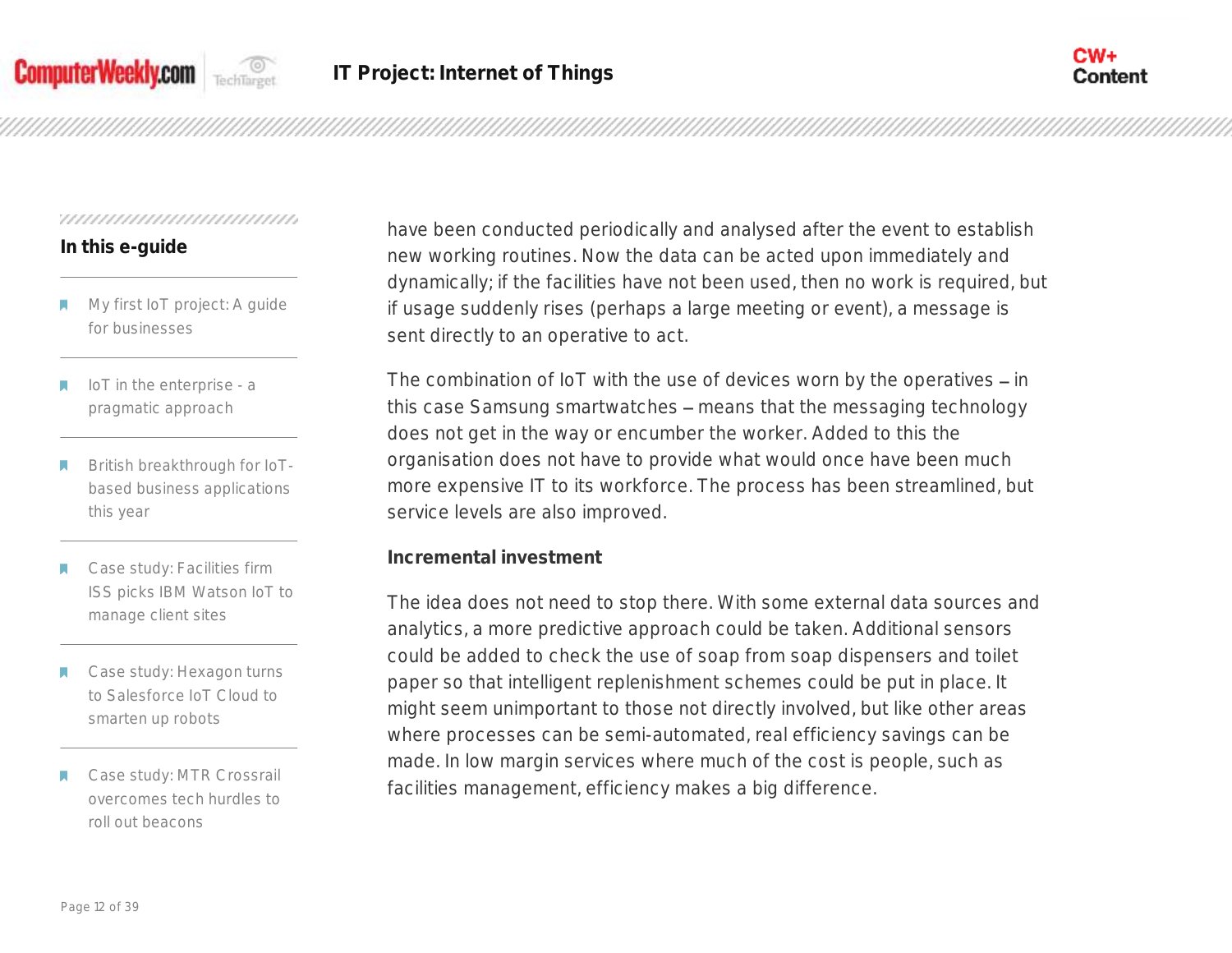



# **In this e-guide**

- My first IoT project: A guide for businesses
- IoT in the enterprise a pragmatic approach
- British breakthrough for IoTbased business applications this year
- Case study: Facilities firm ISS picks IBM Watson IoT to manage client sites
- Case study: Hexagon turns to Salesforce IoT Cloud to smarten up robots
- Case study: MTR Crossrail overcomes tech hurdles to roll out beacons

The investment cost has not been significantly high either and this indicates a great way to apply innovative technology to improve a business process:

- First, identify a business problem that could benefit from incremental improvement by gathering more data or applying some level of automation.
- Next, look to technologies that are becoming commoditised by consumerisation so that employee acceptance can be readily achieved and propositions can be tested quickly and deployed relatively cheaply.
- Finally, measure and analyse the return to plot next steps. It might require more investment or enhancement, or even for the current concept approach to just be made more robust. However, if the returns are already demonstrable and the decisions about the next level of investment are based on valid experimentation, then the next small leap is not in the dark.

With current levels of innovation it is clear that there will be many new IoT technologies and concepts over the coming years, but businesses do not need wait. There are plenty of smart devices and sensors available to use today, and costs have already been driven down to levels that make enterprise applications worthwhile. It doesn't require special IoT magic or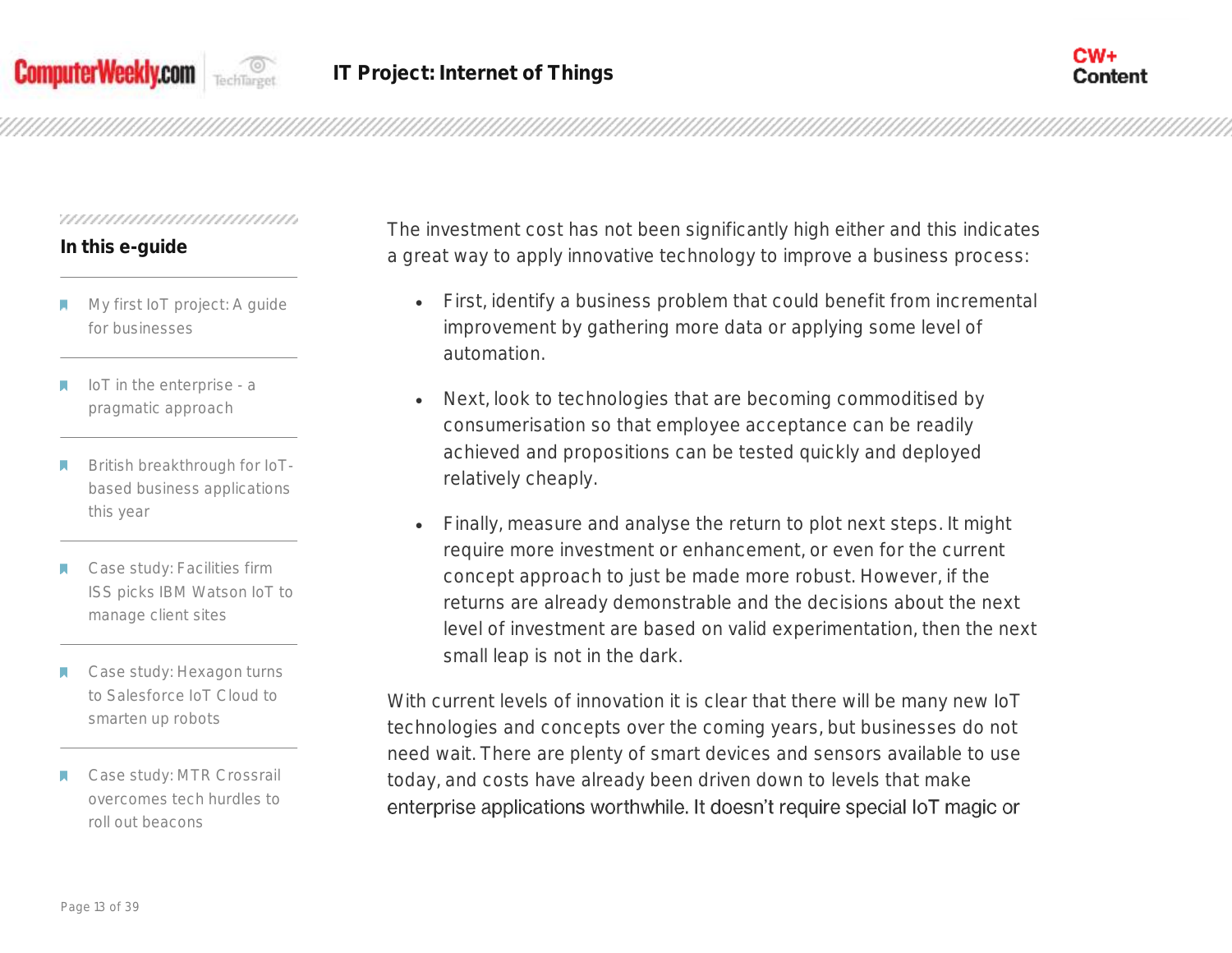



# **In this e-guide**

- My first IoT project: A guide м for businesses
- IoT in the enterprise a М pragmatic approach
- British breakthrough for IoT-П based business applications this year
- Case study: Facilities firm W ISS picks IBM Watson IoT to manage client sites
- Case study: Hexagon turns K to Salesforce IoT Cloud to smarten up robots
- Case study: MTR Crossrail М overcomes tech hurdles to roll out beacons

even a CIoTO (Chief IoT Officer), just a bit of business led thought combined with smart IT application of what's already available.

**Next article**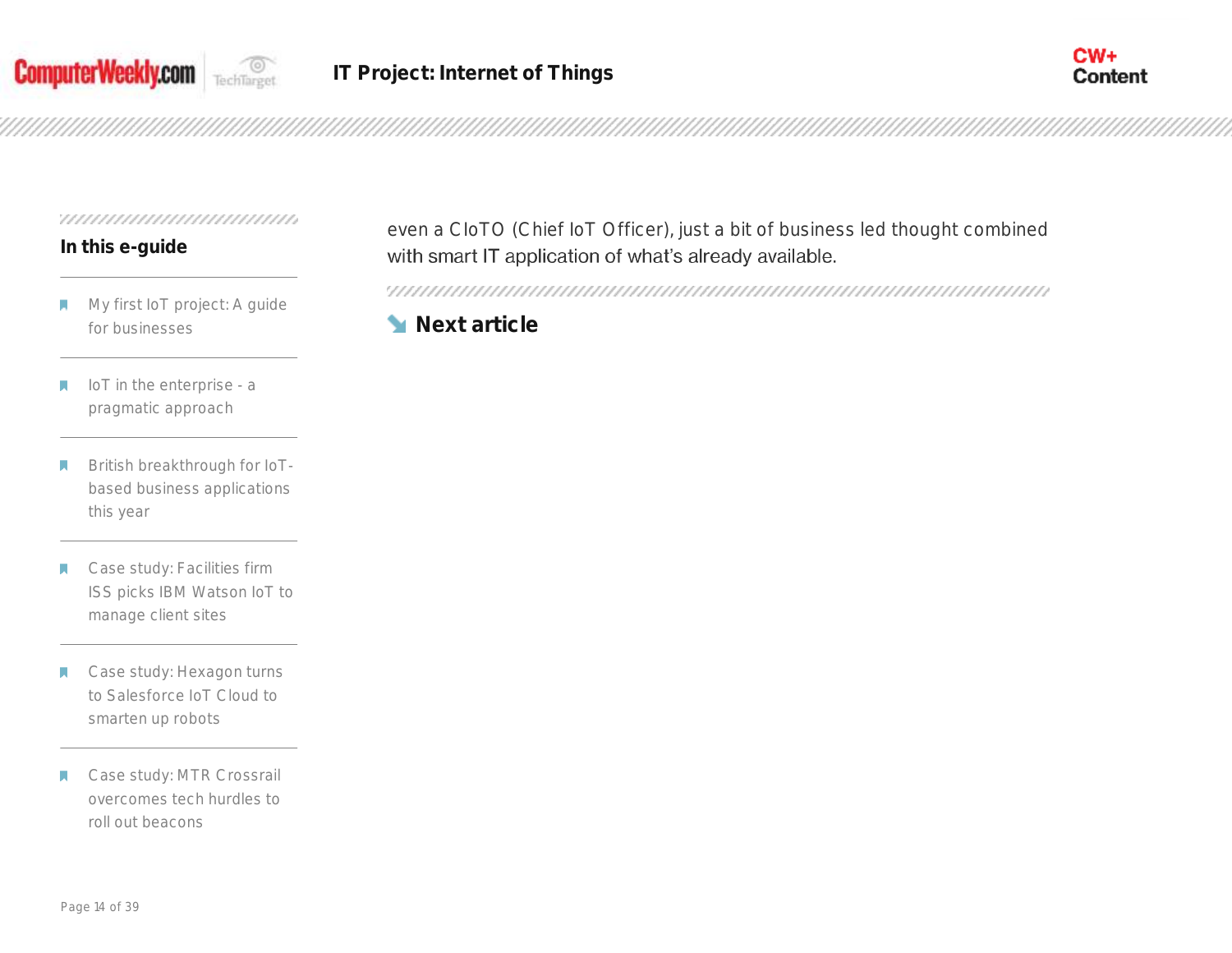



## **In this e-guide**

- My first IoT project: A guide for businesses
- IoT in the enterprise a pragmatic approach
- British breakthrough for IoTbased business applications this year
- Case study: Facilities firm ISS picks IBM Watson IoT to manage client sites
- Case study: Hexagon turns to Salesforce IoT Cloud to smarten up robots
- Case study: MTR Crossrail overcomes tech hurdles to roll out beacons

# **British breakthrough for IoT- based business applications this year**

#### **Cath Everett,** Guest Contributor

This will be the year that [internet of things \(IoT\)](http://internetofthingsagenda.techtarget.com/definition/Internet-of-Things-IoT) technology really moves into the mainstream. Or so says analyst firm Gartner.

An IoT [survey that the researcher conducted at the end of 2015](http://www.gartner.com/newsroom/id/3236718) revealed that 29% of large companies were already using IoT-based products and another 14% planned to implement them over the next 12 months, bringing the total of new adopters to nearly half the potential market.

An additional two out of five said they intended to go down this route after 2016, although a significant 38% have no plans for the technology at all. The researchers interviewed 465 IT and business professionals around the world belonging to Gartner's Research Circle club.

The keenest adopters were companies in asset-rich heavy industries such as utilities, oil and gas, and manufacturing. The researcher estimated that around 56% of players in these industries would have bitten the IoT bullet by the end of this year compared with just over a third in the service sector.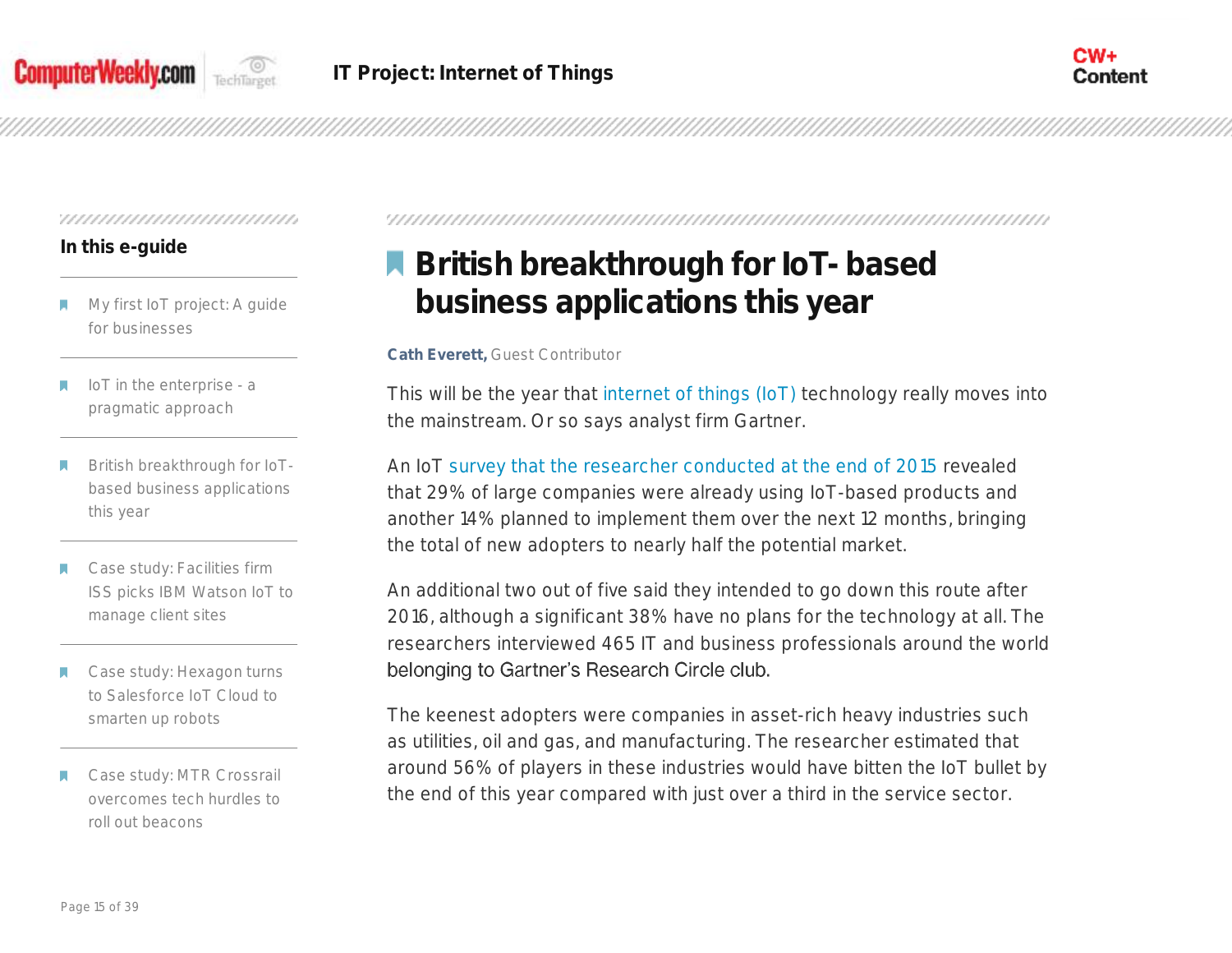



# **In this e-guide**

- My first IoT project: A guide for businesses
- IoT in the enterprise a pragmatic approach
- British breakthrough for IoTbased business applications this year
- Case study: Facilities firm ISS picks IBM Watson IoT to manage client sites
- Case study: Hexagon turns to Salesforce IoT Cloud to smarten up robots
- Case study: MTR Crossrail overcomes tech hurdles to roll out beacons

# **Shift in progress**

But while the emphasis to date has been on making internal operational improvements and saving money rather than improving the customer experience or boosting revenues, a "marked shift" is now apparently taking place.

Jim Tully, vice president and distinguished analyst at the firm, expects the number of customer-focused initiatives to double from 18% to 34% over the next 12 months. "In effect, IoT programmes and processes will become competitive marketplace weapons starting in 2016," he says.

As a result, the wide range of use cases across nearly all industries will mean that "2016 will be a very big year for loT adoption". The most significant challenge will be how to demonstrate return on investment in order to justify large roll-outs.

**Reality on the ground**

So are Gartner's findings being borne out in reality so far this year? According to Martin Garner, senior vice president of market research firm [CCS Insight,](http://www.ccsinsight.com/) it is hard to generalise because growth is so sector-specific.

But he adds: "We are at the start of a very big thing here." He believes IoT is something similar in stature and importance to the development of the electricity market in the early 1900s. Interestingly, though, he adds that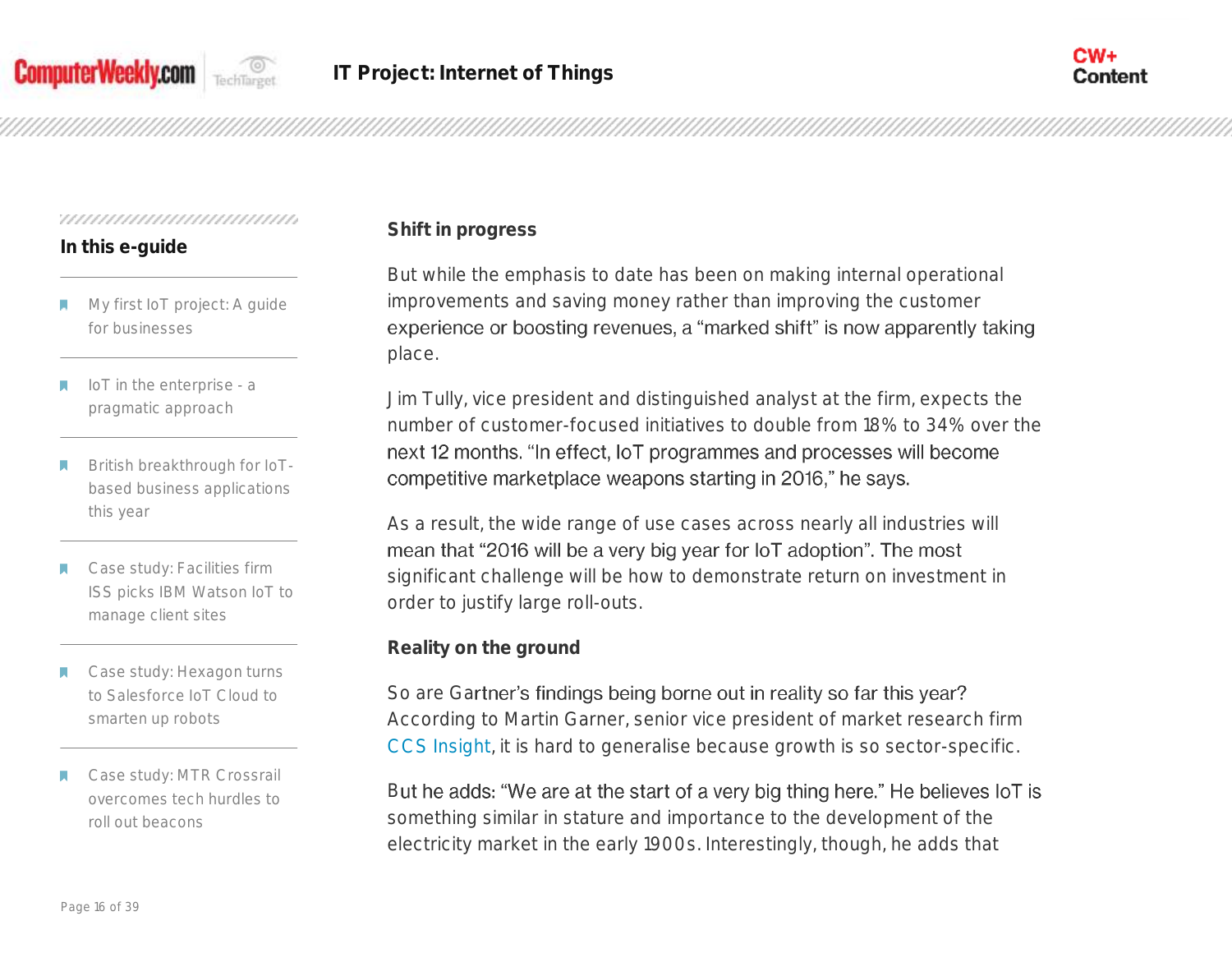



## **In this e-guide**

- My first IoT project: A guide for businesses
- IoT in the enterprise a pragmatic approach
- British breakthrough for IoTbased business applications this year
- Case study: Facilities firm ISS picks IBM Watson IoT to manage client sites
- Case study: Hexagon turns to Salesforce IoT Cloud to smarten up robots
- Case study: MTR Crossrail overcomes tech hurdles to roll out beacons

many organisations, particularly in the consumer space, are not buying into the term 'loT' but rather into the idea of digitising the business.

Robin Duke-Woolley, chief executive of [Beecham Research,](http://www.beechamresearch.com/) agrees. He too believes that different applications are taking off at different rates because of the very different requirements and awareness of the opportunities in different markets. In his view, it is the transport sector, which includes logistic supply, fleet management and telematics, that is the most enthusiastic because it has found the deployment of new technology easy to cost-justify.

**Utilities and healthcare**

Adoption in the utilities market has slowed lately because of the high level of investment required in infrastructure such as smart meters and smart grids. Healthcare, on the other hand, is a mixed bag, with the remote monitoring of assets in hospitals being the most popular choice.

"Growth rates have been fairly consistent over the last 10 years or so and I do expect them to rise, but not astronomically," Duke-Woolley says. "So when people talk about [50 billion connected devices by 2020](http://www.structureconnect.com/prediction-there-wont-be-50b-connected-iot-devices-by-2020/), I don't think it'll happen – it's more likely to be five to 10 billion."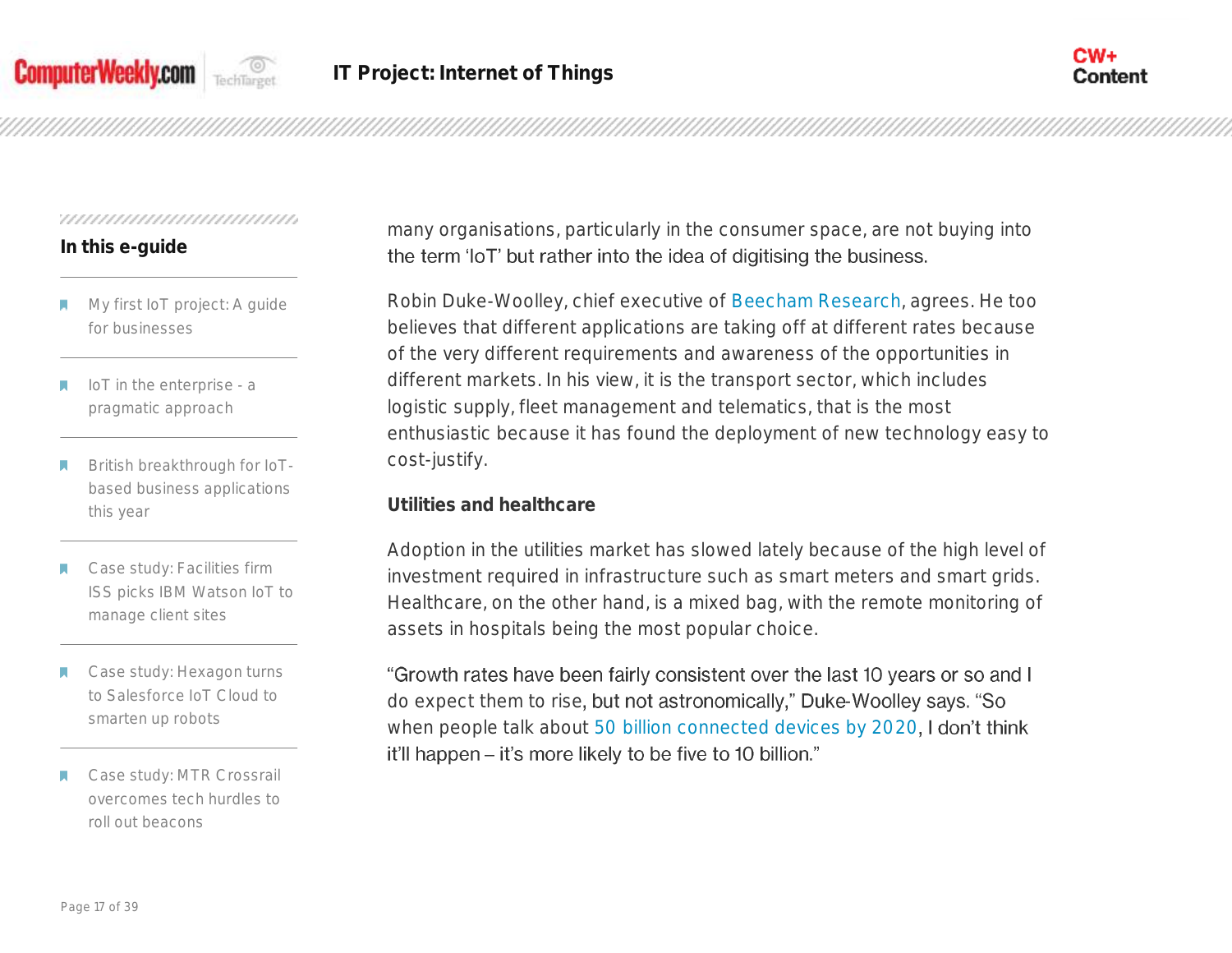



# **In this e-guide**

- My first IoT project: A guide for businesses
- IoT in the enterprise a pragmatic approach
- British breakthrough for IoTbased business applications this year
- Case study: Facilities firm ISS picks IBM Watson IoT to manage client sites
- Case study: Hexagon turns to Salesforce IoT Cloud to smarten up robots
- Case study: MTR Crossrail overcomes tech hurdles to roll out beacons

This is not least because organisations have to work out what they want to use the technology for, to justify it, trial it and then roll out it out more widely, which all takes time, he adds.

Interestingly, however, the UK did start seeing a "groundswell" of interest in IoT among venture capitalists (VCs) during 2015. Caroline Gorski, head of IoT at [Digital Catapult,](https://digital.catapult.org.uk/about/) which is focused on driving growth in the UK digital economy, says VCs began thinking of IOT as a separate category to "technology" for the first time last year.

**Barriers to adoption**

The Catapult centres are a network of about 15 organisations established by Innovate UK, a government agency set up to promote innovation. Each specialises in a different technological area and their role is to act as a bridge to help academic researchers turn their ideas into commercial reality before replicating their insights elsewhere.

As for IoT specifically, last year's [Tech City report](http://www.techcityuk.com/wp-content/uploads/2015/02/Tech%20Nation%202015.pdf) indicated that the technology accounts for less than 1% of the activity and workers employed in the tech sector overall. But the "enormous amount of hype" is whetting the appetite of VCs on the look-out for "disruptive players" and "gamechangers", Gorski says.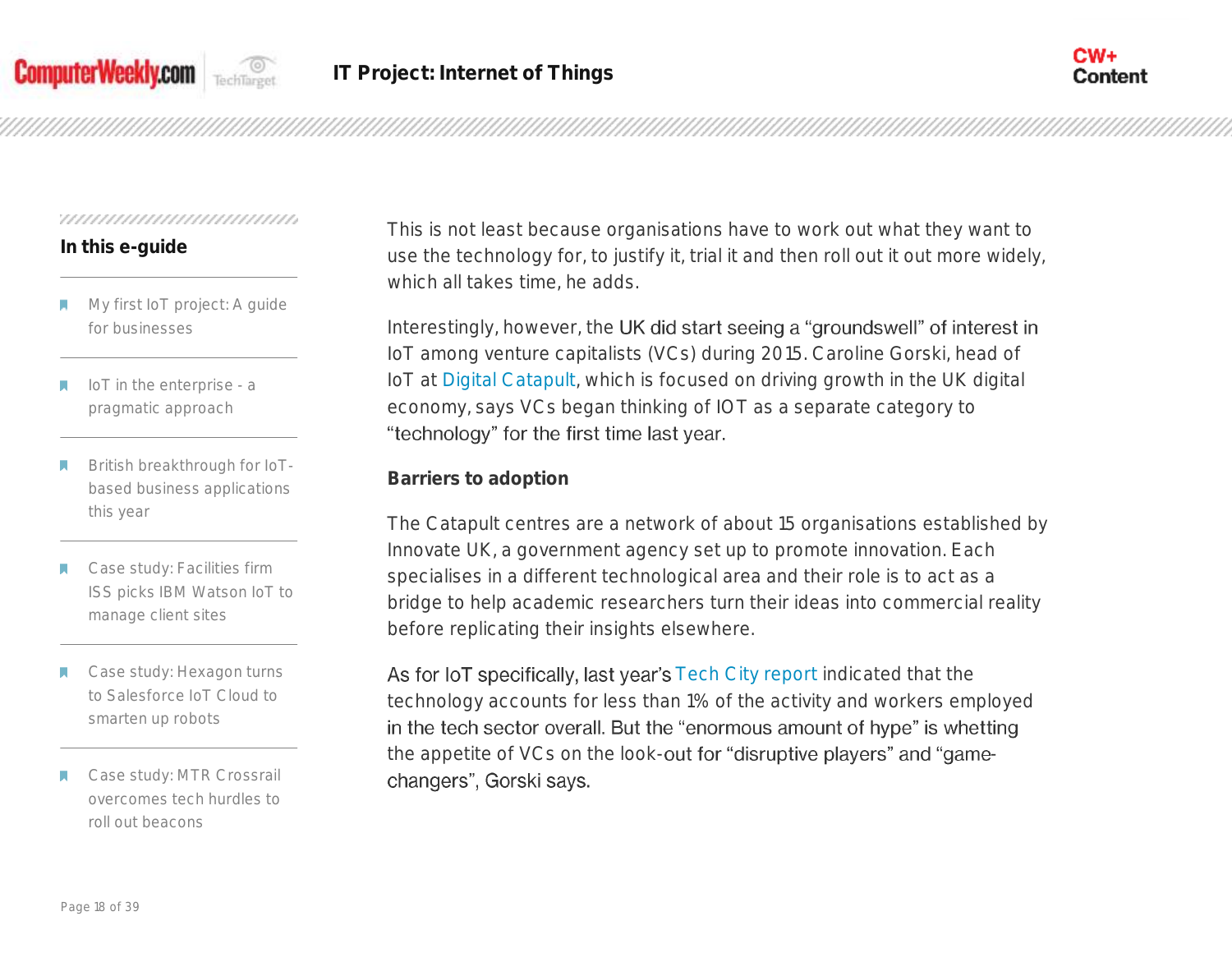



## **In this e-guide**

- My first IoT project: A guide for businesses
- IoT in the enterprise a pragmatic approach
- British breakthrough for IoTbased business applications this year
- Case study: Facilities firm ISS picks IBM Watson IoT to manage client sites
- Case study: Hexagon turns to Salesforce IoT Cloud to smarten up robots
- Case study: MTR Crossrail overcomes tech hurdles to roll out beacons

At the research level, some 135 projects have gained about £120m in funding over the last year, with focus areas including healthcare, security and privacy, and energy in the field of smart utilities management.

**Risky, expensive and confusing**

But the market is still facing some major barriers that will need to be overcome before it can really take off. Garner believes that for many organisations, IoT is simply too high-risk, too expensive and too confusing, and they plan to wait until things settle down and become clearer.

Confusion is being caused by a lack of standards despite the proliferation of technology, and a widespread shortage of data scientists is also not helping matters much either.

"Not enough people get what it's about, its potential and how to tackle it, and the suppliers don't make it any easier with their focus on technology rather than business issues," says Garner. "So there are still significant barriers to adoption in many industries and the effect will be to slow things down." Gorski has reservations too, although she believes momentum is gathering. "A lot of it is about unlocking partnerships and bringing stakeholders together to address challenges, and find ways forward in important areas such as how to share data securely," she says. "But there are also unanswered questions about who owns the data and how you use it to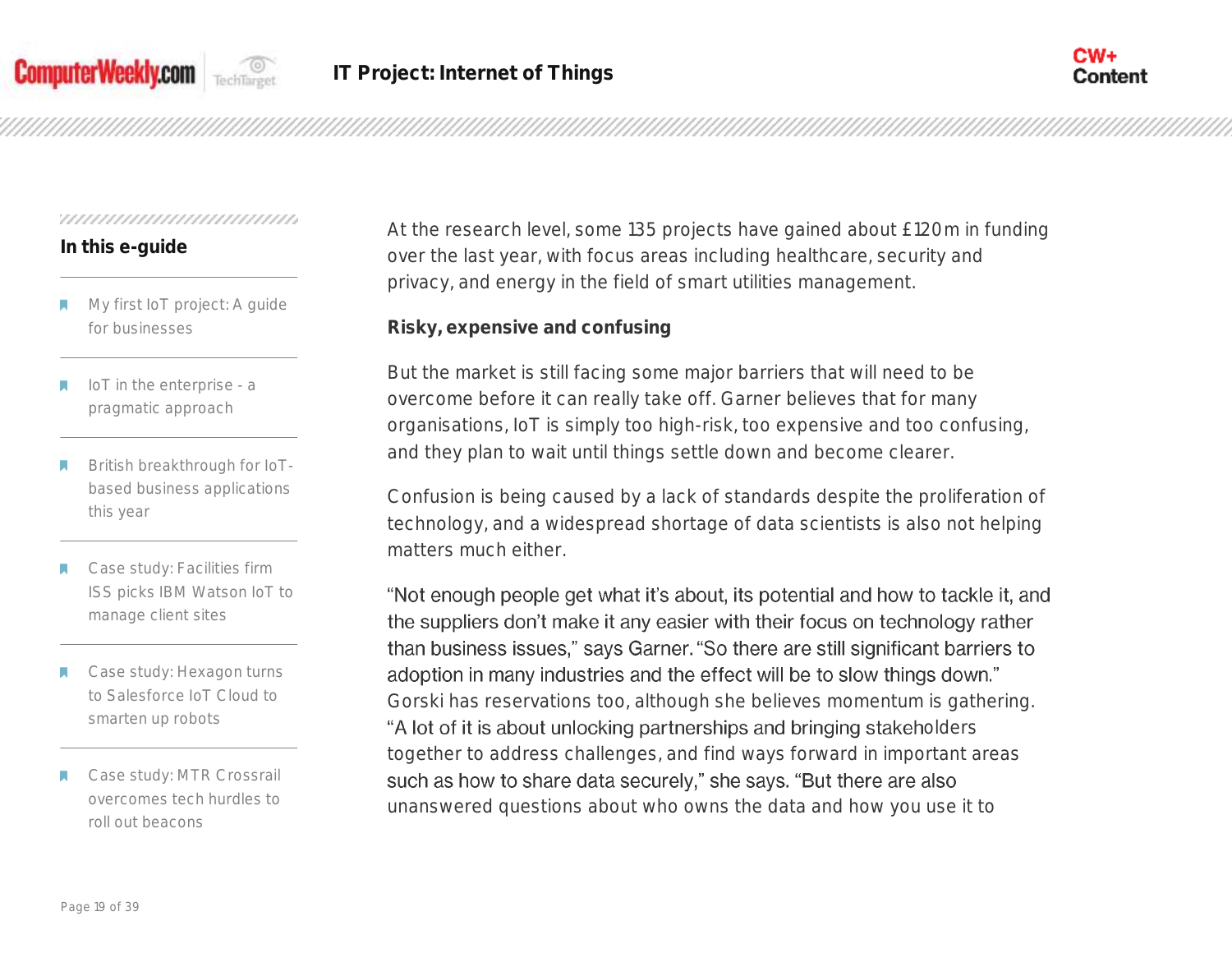



# **In this e-guide**

- My first IoT project: A guide for businesses
- IoT in the enterprise a pragmatic approach
- British breakthrough for IoTbased business applications this year
- Case study: Facilities firm ISS picks IBM Watson IoT to manage client sites
- Case study: Hexagon turns to Salesforce IoT Cloud to smarten up robots
- Case study: MTR Crossrail overcomes tech hurdles to roll out beacons

deliver services, so privacy matters will have to be addressed before we see any huge transformation."

# **Case study: British Gas Connected Homes**

"Why we decided to move into the IoT space was to differentiate our products and create added value in a very competitive commodity market," says James Beltcher, head of product for [British Gas Connected Homes.](https://www.britishgas.co.uk/the-source/your-home/smarter-living/a-giant-leap-for-the-connected-home) "The issue is that energy is energy, so it was about doing more to ensure a great customer experience."

As a result, one trap that the [Connected Homes](http://www.computerweekly.com/video/CW500-Video-Christopher-Livermore-head-of-operations-British-Gas-Connected-Homes) team has been careful not to fall into, he says, is pitching its [Hive Active heating](https://www.britishgas.co.uk/products-and-services/hive-active-heating.html) system, which can be controlled via a remote mobile device, as an IoT-enabled product. The same applies to the rest of its IoT-based offerings, which include Hive Active plugs, window and door sensors as well as BoilerIQ.

An add-on to British Gas's Homecare boiler insurance policy, BoilerIQ was launched at the end of March. Its goal is to detect problems with domestic boilers as they happen so that engineers are aware of what the fault is and can be sent out to remedy the situation as soon as possible.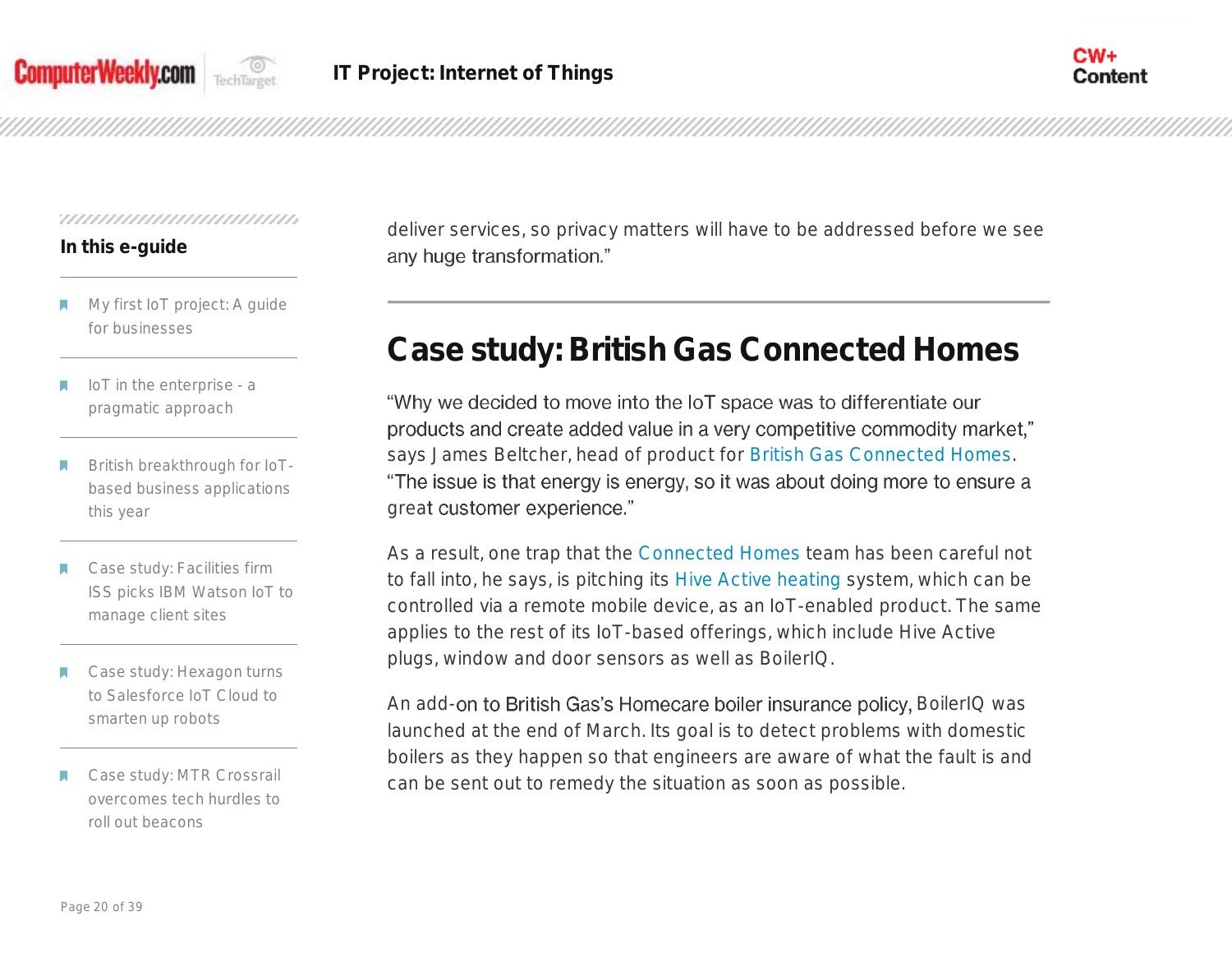



# **In this e-guide**

- My first IoT project: A guide for businesses
- IoT in the enterprise a pragmatic approach
- British breakthrough for IoTbased business applications this year
- Case study: Facilities firm ISS picks IBM Watson IoT to manage client sites
- Case study: Hexagon turns to Salesforce IoT Cloud to smarten up robots
- Case study: MTR Crossrail overcomes tech hurdles to roll out beacons

But, says Beltcher: "We don't pitch BoilerIQ as an IoT product, although it's IoT-enabled and uses IoT at its heart. It's the early adopter space that trawl the internet for new technical products like that, but the wider UK public just care about the benefits, irrespective of how they're delivered."

Nonetheless, he believes the IT industry "has yet to work that one out" as the market still tends to be dominated by software engineers "who focus on product features rather than consumer benefits".

# **Moving quickly**

Another key learning gleaned from three years of experience with Hive, meanwhile, is that in an IoT-enabled world it is vital to tap customer insights quickly to keep on top of their requirements and remain competitive.

This insight has led Connected Homes to move away from undertaking "long-scale qualitative research" using mechanisms such as focus groups. Instead, it prefers to talk to customers directly and even "bring people in off the streets" to access feedback more swiftly.

But the organisation has also learned that "information in the boiler service manual may not necessarily provide the most effective resolution to an issue". This is because the huge amount of data generated from boilers enabled with IoT sensors each one transmits data four times a second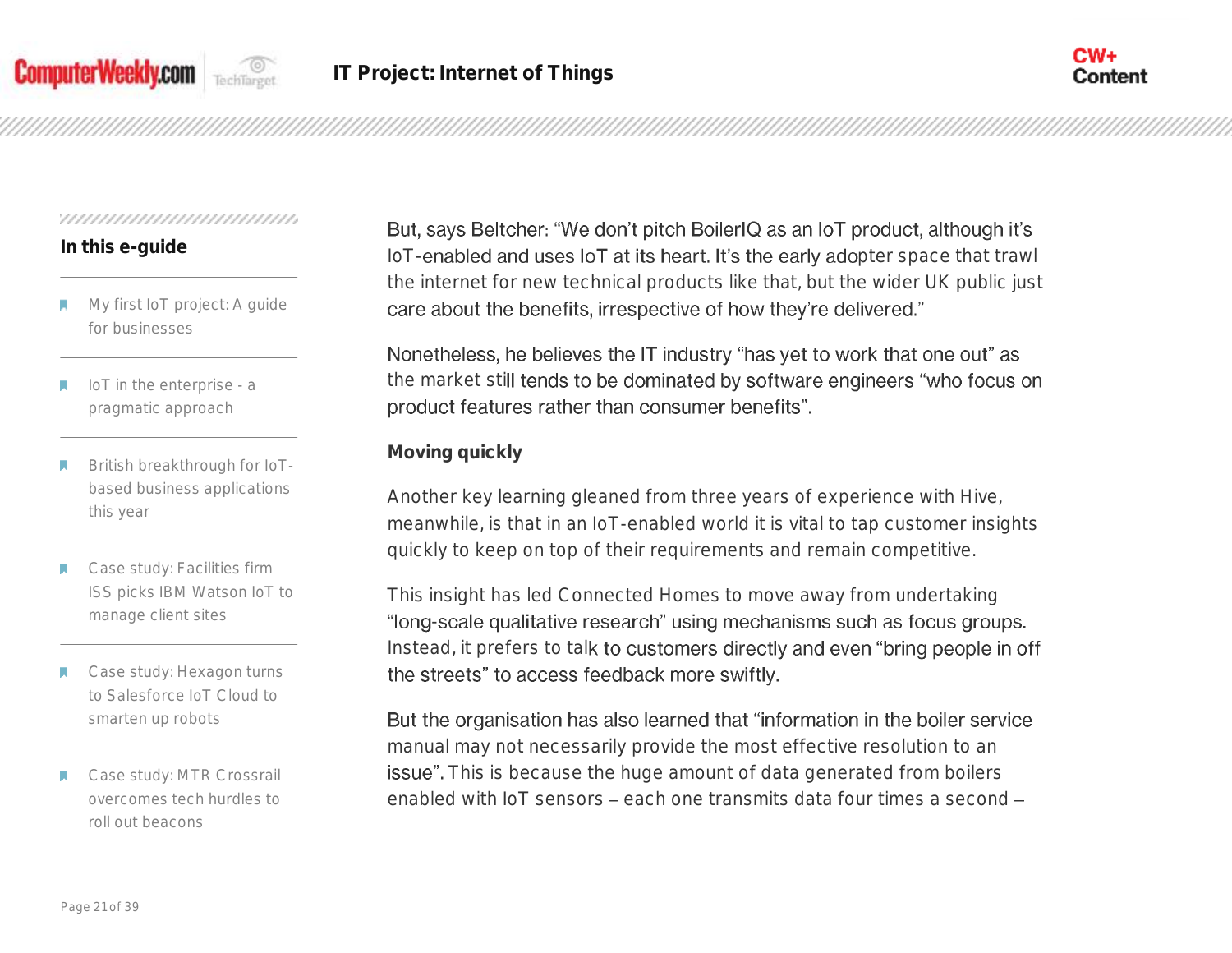



# **In this e-guide**

- My first IoT project: A guide for businesses
- IoT in the enterprise a pragmatic approach
- British breakthrough for IoTbased business applications this year
- Case study: Facilities firm ISS picks IBM Watson IoT to manage client sites
- Case study: Hexagon turns to Salesforce IoT Cloud to smarten up robots
- Case study: MTR Crossrail overcomes tech hurdles to roll out beacons

makes it possible to spot previously unseen patterns that could indicate future breakdowns.

**Boilers that never break down**

Beltcher says: "We've got insufficient numbers at the moment to build an engine sensitive enough to identify symptoms of potential failures. These are very small symptoms that customers wouldn't even notice yet, but they'd give us a degree of certainty that part x would fail in three to six months."

Such certainty would mean the organisation had a "three-month window to make an intervention and ensure that customers never experience a breakdown". It's a move that would make a huge difference in customer service terms.

Getting it right, though, Beltcher says, will be both an internal IT "architecture challenge" (due to the sheer amount of data to be dealt with) as well as a process issue. "Making internal change to respond to situations proactively would not be insignificant as we're a very large organisation. But we will if we can see the benefits both to our customers and ourselves."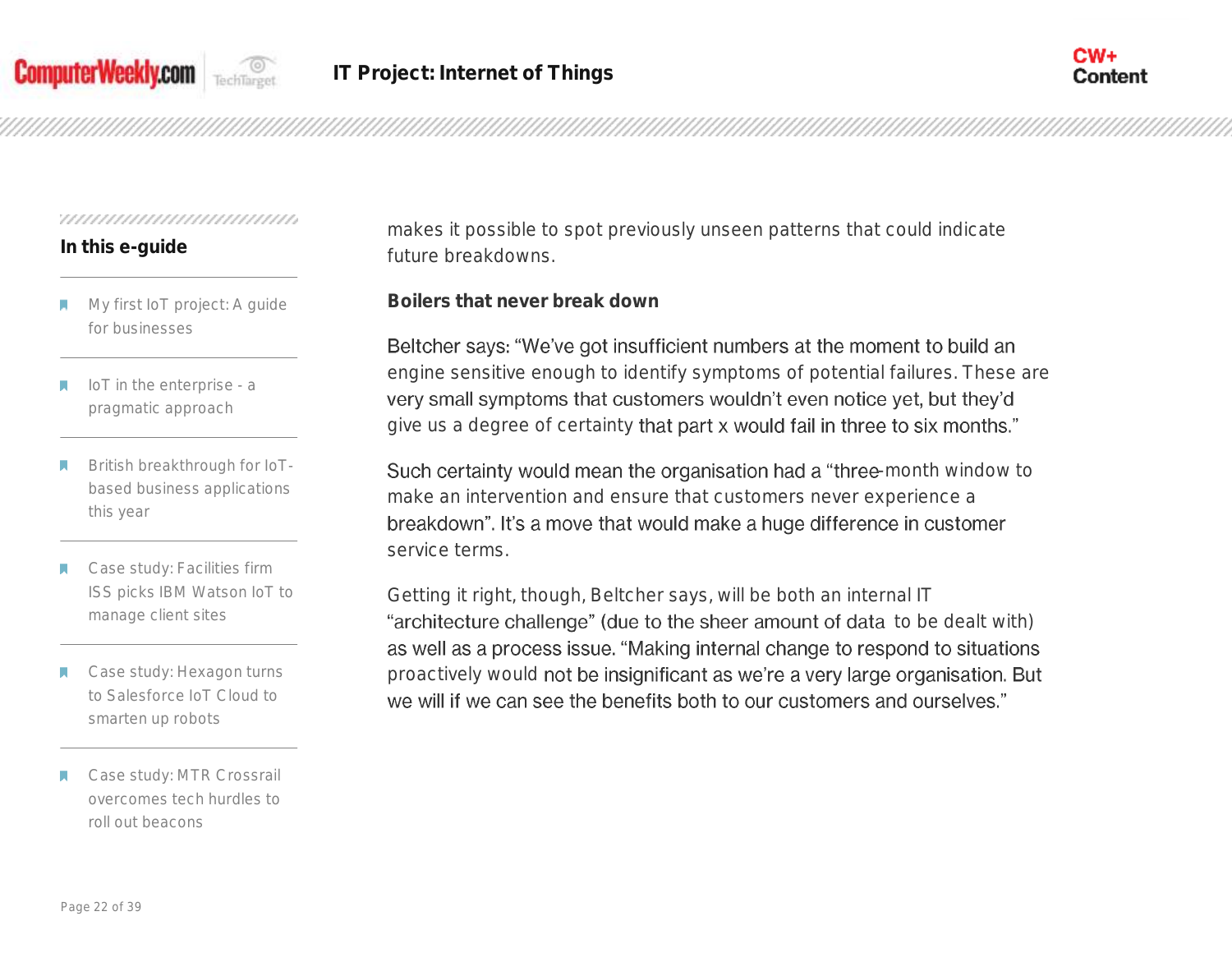

# **In this e-guide**

- My first IoT project: A guide for businesses
- IoT in the enterprise a pragmatic approach
- British breakthrough for IoTbased business applications this year
- Case study: Facilities firm ISS picks IBM Watson IoT to manage client sites
- Case study: Hexagon turns to Salesforce IoT Cloud to smarten up robots
- Case study: MTR Crossrail overcomes tech hurdles to roll out beacons

# **Case study: MHS Homes**

IoT technology could revolutionise how housing associations manage their buildings, freeing staff up from time-consuming manual tasks to undertake more proactive maintenance, says Gary Clark, operations director at [MHS](http://www.mhs.org.uk/)  [Homes.](http://www.mhs.org.uk/)

MHS is the largest independent landlord in Kent and, along with a small number of other housing providers, joined the [Connected Homes](http://www.hact.org.uk/connected-home-consortium)  [Consortium](http://www.hact.org.uk/connected-home-consortium) last year to trial potentially useful new technology.

"The housing sector has in the past sometimes taken a relatively traditional approach to technology, but working with the consortium has really opened our eyes to its potential," Clark says.

MHS has been involved in three pilot projects this year. The first used drones to conduct surveys of tower blocks where roof access is tricky and it would be expensive to erect scaffolding.

The second involved introducing Blue Maestro sensors into buildings to establish whether any damp and mould issues were the result of structural issues or customer behaviour.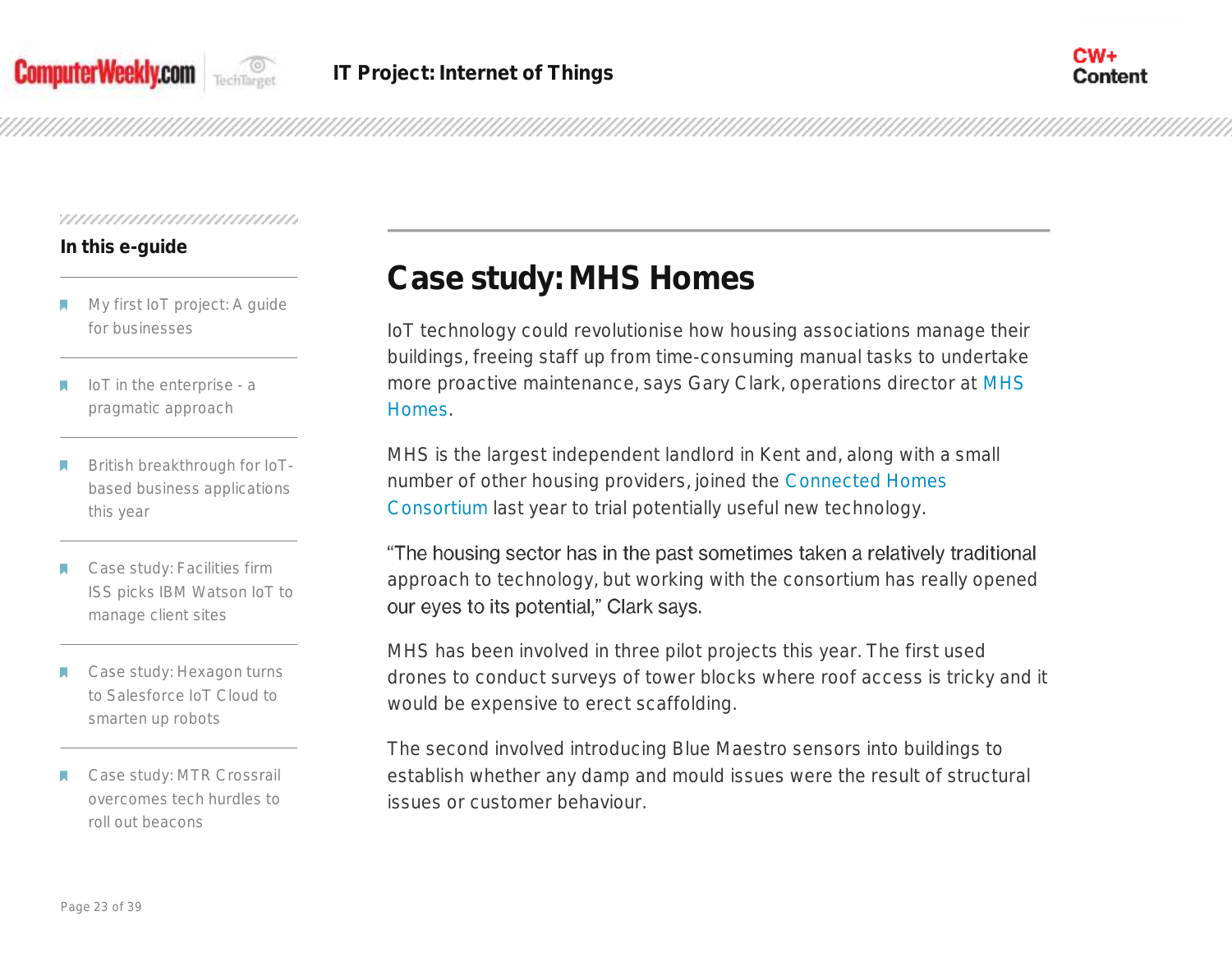



## **In this e-guide**

- My first IoT project: A guide for businesses
- IoT in the enterprise a pragmatic approach
- British breakthrough for IoTbased business applications this year
- Case study: Facilities firm ISS picks IBM Watson IoT to manage client sites
- Case study: Hexagon turns to Salesforce IoT Cloud to smarten up robots
- Case study: MTR Crossrail overcomes tech hurdles to roll out beacons

The third entailed trialling [Cloudview](http://cloudview.co/)'s cloud-based [IoT-based CCTV](http://whatis.techtarget.com/definition/IP-surveillance) system at its Saxon Shore site in Gillingham to see what potential benefits the technology could offer over traditional fixed cameras.

**Internet-integrated CCTV**

Connecting the existing CCTV system to the internet meant retrofitting a network adapter. This adapter uses a broadband or Wi-Fi connection to record whether movement takes place and to store footage in the cloud. This footage can then be viewed in real-time from smartphones, tablets and PCs, and downloaded to provide evidence to the police, if required.

According to Clark, the IoT-enabled cameras demonstrated a number of immediate advantages over traditional ones. For example, most CCTV systems today record data on an onsite digital video recorder, making a site visit necessary to view and download footage or check that cameras are working properly.

Providing a live feed that can be accessed anywhere not only saves time, it also means that housing officers can respond to incidents as and when they happen.

A further benefit is that the cameras can be used to zoom in on potential problems, such as specialist light fittings that have broken. A still can then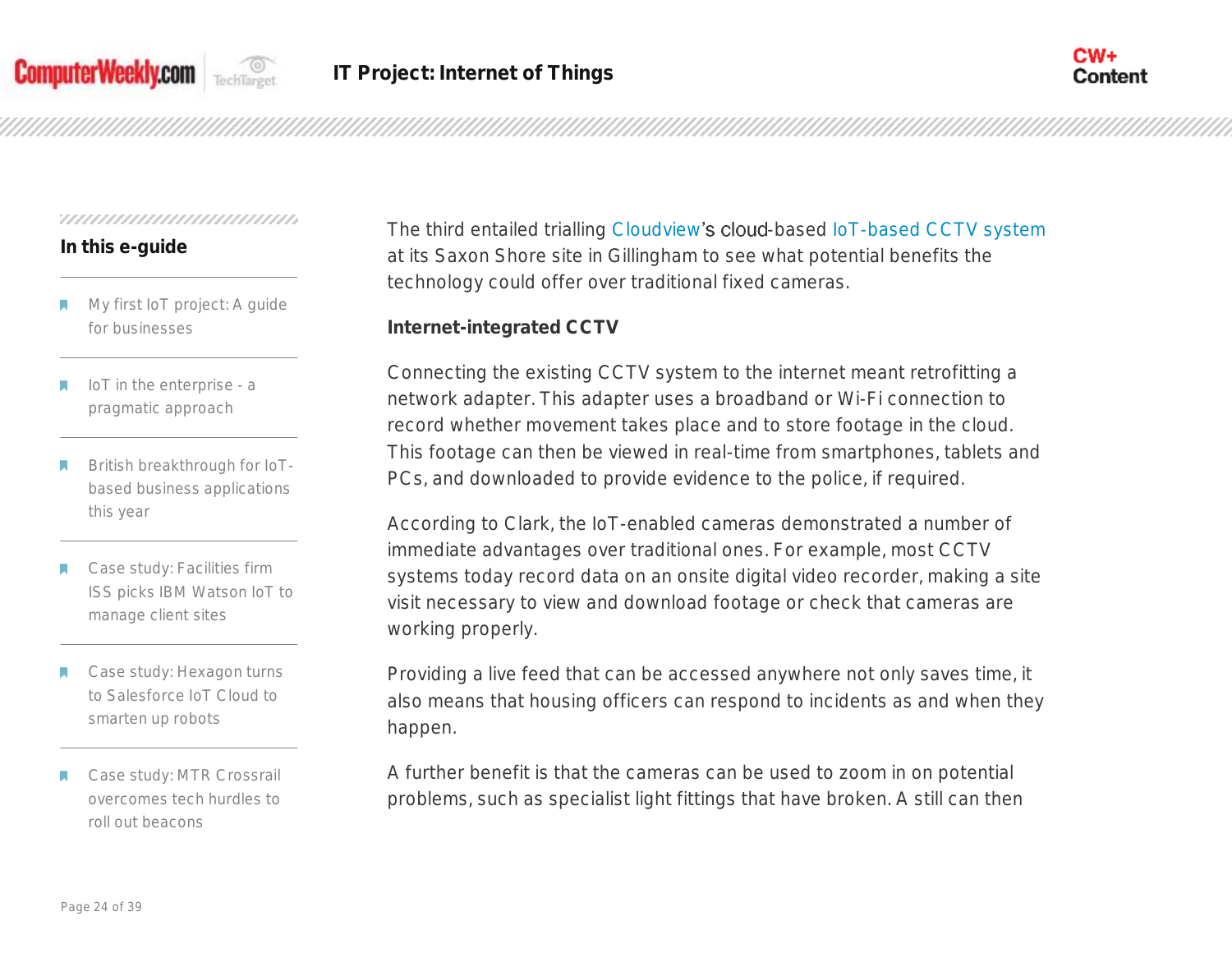



# **In this e-guide**

- My first IoT project: A guide for businesses
- IoT in the enterprise a pragmatic approach
- British breakthrough for IoTbased business applications this year
- Case study: Facilities firm ISS picks IBM Watson IoT to manage client sites
- Case study: Hexagon turns to Salesforce IoT Cloud to smarten up robots
- Case study: MTR Crossrail overcomes tech hurdles to roll out beacons

be taken and sent to the supplier so repairs can take place as soon as possible, thus saving time in the process.

Another time saver is that the system issues an automatic alert if something goes wrong with one of the cameras, ensuring not only quick fixes, but also saving wasted journeys to retrieve non-existent footage.

**Resource efficiency**

"As with most housing associations, there's a heavy focus on value for money and efficiency as traditional models of property management are quite HR-intensive, which is by nature costly - although essential," Clark says. "So there's a place for technology like this to help us become more proactive and allocate resources more efficiently."

This, in turn, means that IoT-based systems could have "quite a dramatic impact on how we manage buildings", he adds. Because such technology is relatively inexpensive and can help solve obvious problems, he does not expect it to take long to move into the mainstream.

# "As a fundamental idea, it works, so I've got high hopes for products like this," he says.

**Next article**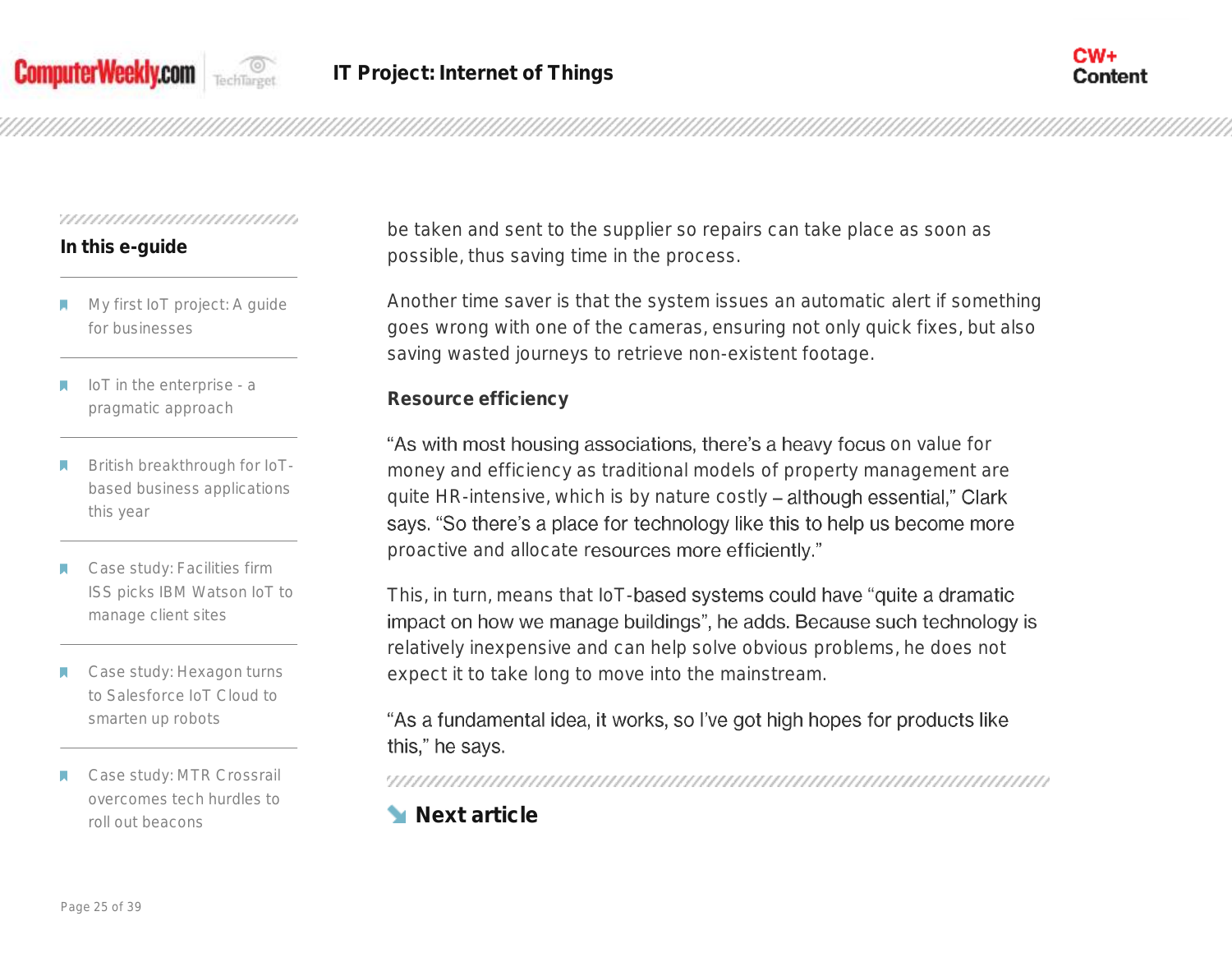

# **In this e-guide**

- My first IoT project: A guide for businesses
- IoT in the enterprise a pragmatic approach
- British breakthrough for IoTbased business applications this year
- Case study: Facilities firm ISS picks IBM Watson IoT to manage client sites
- Case study: Hexagon turns to Salesforce IoT Cloud to smarten up robots
- Case study: MTR Crossrail overcomes tech hurdles to roll out beacons

# **A Case study: Facilities firm ISS picks IBM Watson IoT to manage client sites**

#### **Alex Scroxton,** Networking Editor

Danish facilities management and office services provider [ISS](http://www.uk.issworld.com/) is to embark on a major transformation project across its global customer base by implementing [IBM Watson IoT](http://internetofthingsagenda.techtarget.com/blog/IoT-Agenda/IBMs-Watson-IoT-expansion-Nexus-of-the-future) (internet of things) to manage 25,000 client buildings.

ISS specialises in building maintenance, janitorial services, office supplies, building security, facilities management, catering services, and so on, and is one of the world's largest private employers, serving a client list that includes Nordea, Novartis and [Rolls-Royce.](http://www.computerweekly.com/news/4500249521/Rolls-Royce-signs-up-to-supercomputing-on-demand-from-HPC-Midlands)

According to ISS chief operating officer Martin Gaam, the building services sector has spent a number of years moving away from input-based contracts - for example, providing x meals per day in a factory canteen towards outcome-based contracts. The advent of the [IoT,](http://www.computerweekly.com/resources/Internet-of-Things-IoT) he said, helped advance that shift in his business model.

"Sensor technology makes us better at making services available to clients and their end-users on demand," said Gaam. "It means we deploy our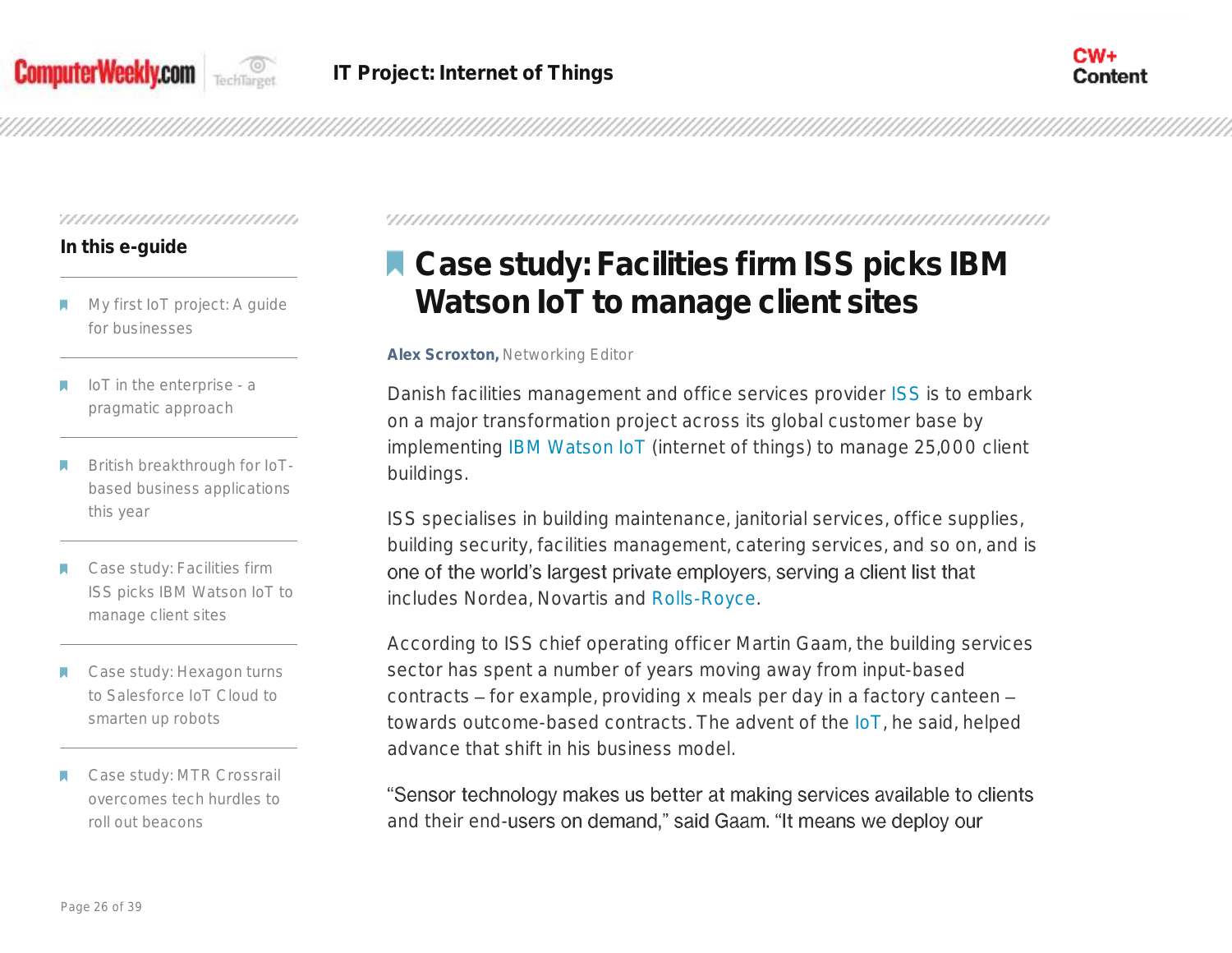



# **In this e-guide**

- My first IoT project: A guide for businesses
- IoT in the enterprise a pragmatic approach
- British breakthrough for IoTbased business applications this year
- Case study: Facilities firm ISS picks IBM Watson IoT to manage client sites
- Case study: Hexagon turns to Salesforce IoT Cloud to smarten up robots
- Case study: MTR Crossrail overcomes tech hurdles to roll out beacons

services where they are needed and our people are not wasted doing things that are not visible or adding value."

Working with IBM, ISS will use Watson IoT to integrate and analyse data from millions of sensors placed around the buildings it manages. This data will be uploaded onto the Watson IoT cloud platform, where cognitive computing technology will be used to help ISS better understand how people use buildings and optimise its services in response.

ISS has already been trialling the technology at its Copenhagen headquarters, and Gaam said it had already been able to realise a number of efficiencies by determining where and when support staff were needed, and helping to manage the day-to-day office lives of the employees who depend on them.

For example, if people jump into an empty meeting room without having previously booked it, sensors in the room can detect that they are there, adjust their calendars and retroactively book the meeting room to ensure they are not disturbed. The system can also message service staff to bring snacks and coffee if wanted, and cleaners to come in afterwards.

Elsewhere, sensors placed on plate dispensers in the ISS canteen can tell kitchen staff how many people are likely to still turn up to eat during a lunch service, enabling them to prepare the right amount of food and avoid waste.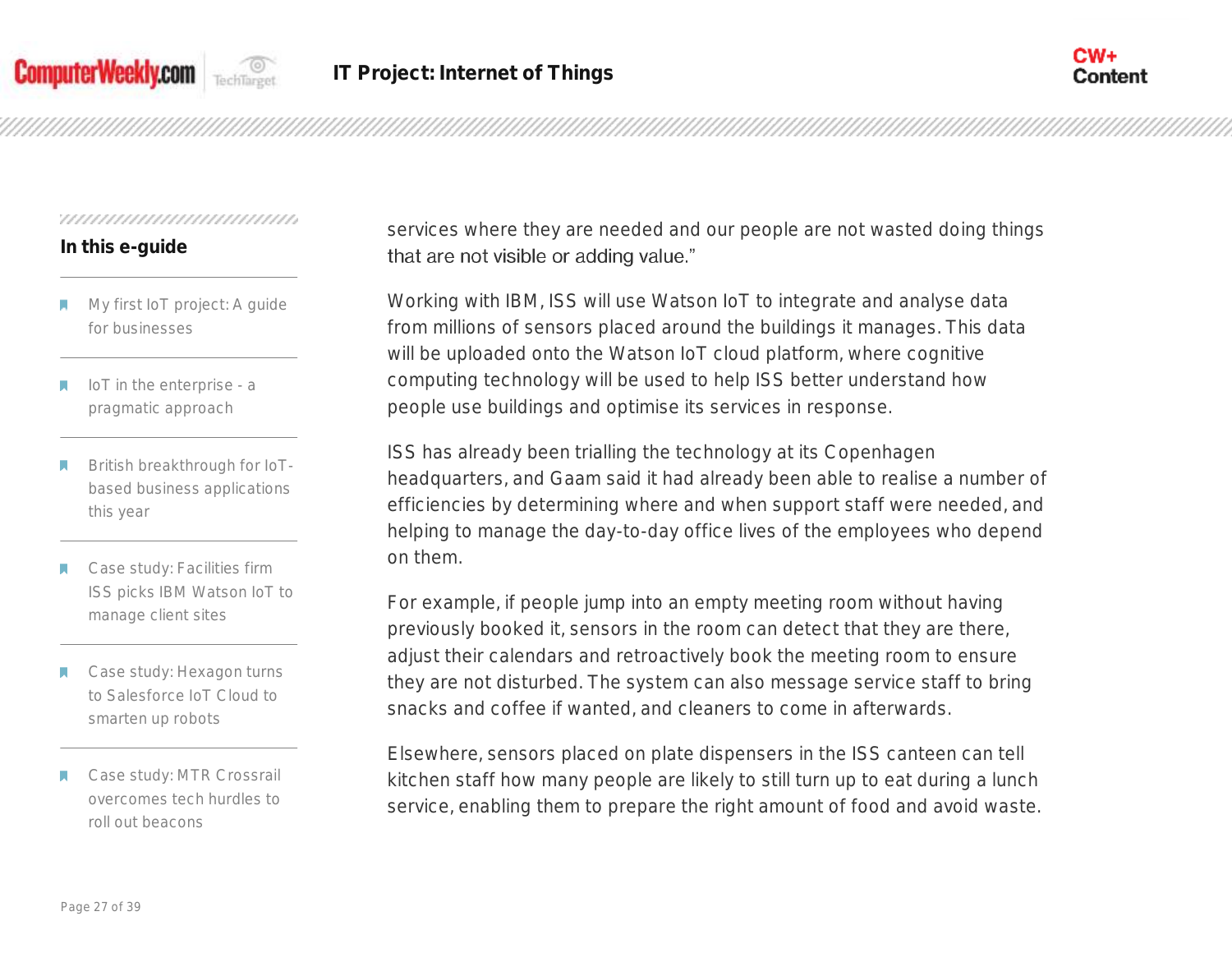



# **In this e-guide**

- My first IoT project: A guide for businesses
- IoT in the enterprise a pragmatic approach
- British breakthrough for IoTbased business applications this year
- Case study: Facilities firm ISS picks IBM Watson IoT to manage client sites
- Case study: Hexagon turns to Salesforce IoT Cloud to smarten up robots
- Case study: MTR Crossrail overcomes tech hurdles to roll out beacons

Nils van der Zijl, IBM Watson IoT Europe business unit executive, said the relationship covered not only the IoT, but would encompass a major services wrap from IBM, and use of [its facilities management software platform](http://www.computerweekly.com/feature/Evolving-ITSM-to-support-agile-IT-and-BYOD)  [Tririga.](http://www.computerweekly.com/feature/Evolving-ITSM-to-support-agile-IT-and-BYOD)

"We have a solid plan and partnership," said van der Zijl. "In the coming six months, we will be working on a defined blueprint to create a model of how to best deploy this across ISS's clients.

"The rollout is starting in January 2017 and, over 24 months, we will deploy these solutions across 2,000 clients. IBM's services organisation will be a critical part of the deployment, working with ISS's local teams from across the globe."

# ISS CEO Jeff Gravenhorst added: "With a dashboard overview of key

building metrics displayed on mobile devices, facility managers will benefit from an integrated, real-time view of the services and supplies within their buildings, enabling them to adopt a more proactive, flexible and responsive approach to building management and customised service delivery.

"Putting real-time data into the hands of service staff will help to foster more attentive and service-minded employees, supporting our customers in achieving their priorities. Putting a 'human touch' in buildings helps to increase employee productivity, decrease absenteeism and makes a better impression on visitors."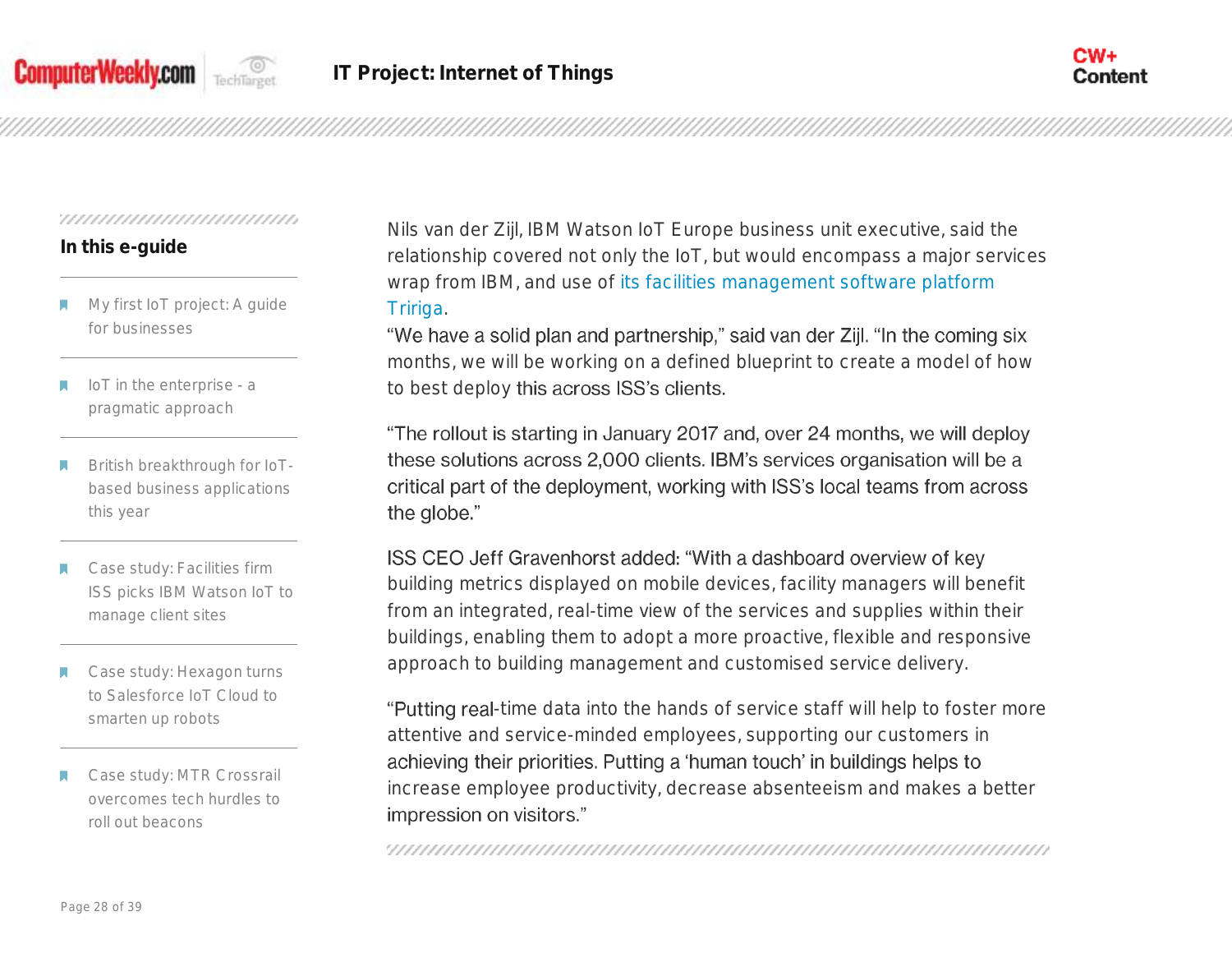



#### **In this e-guide**

- My first IoT project: A guide for businesses
- IoT in the enterprise a pragmatic approach
- British breakthrough for IoTbased business applications this year
- Case study: Facilities firm ISS picks IBM Watson IoT to manage client sites
- Case study: Hexagon turns to Salesforce IoT Cloud to smarten up robots
- Case study: MTR Crossrail overcomes tech hurdles to roll out beacons

# **A Case study: Hexagon turns to Salesforce IoT Cloud to smarten up robots**

#### **Madeline Bennett,** Guest Contributor

When Salesforce was looking for customers to pilot its internet of things [\(IoT\) Cloud, unveiled by the software-as-a-service firm in September](http://searchsalesforce.techtarget.com/news/4500253826/Microsoft-Salesforce-partnership-paves-way-for-Salesforce-IoT-Cloud)  [2015,](http://searchsalesforce.techtarget.com/news/4500253826/Microsoft-Salesforce-partnership-paves-way-for-Salesforce-IoT-Cloud) US-based Hexagon Manufacturing Intelligence was happy to oblige.

Hexagon designs sensors and software that go into spaceships, aircraft and industrial robots. Sectors as diverse as construction, engineering, aerospace, automotive and medical rely on Hexagon to help ensure that parts for anything from medical devices to aircraft fit together accurately. Hexagon's business is monitoring these sensors, making it a prime candidate for the IoT.

Hexagon initially took a cautious approach to the IoT phenomenon, because of the hype surounding it.

Milan Kocic, business development manager for user experience and innovation at Hexagon Manufacturing Intelligence, says: "There is a truth behind the hype. Making sure you do the right things is more important than going headlong and trying to do everything at once. We looked at what is of particular importance to us."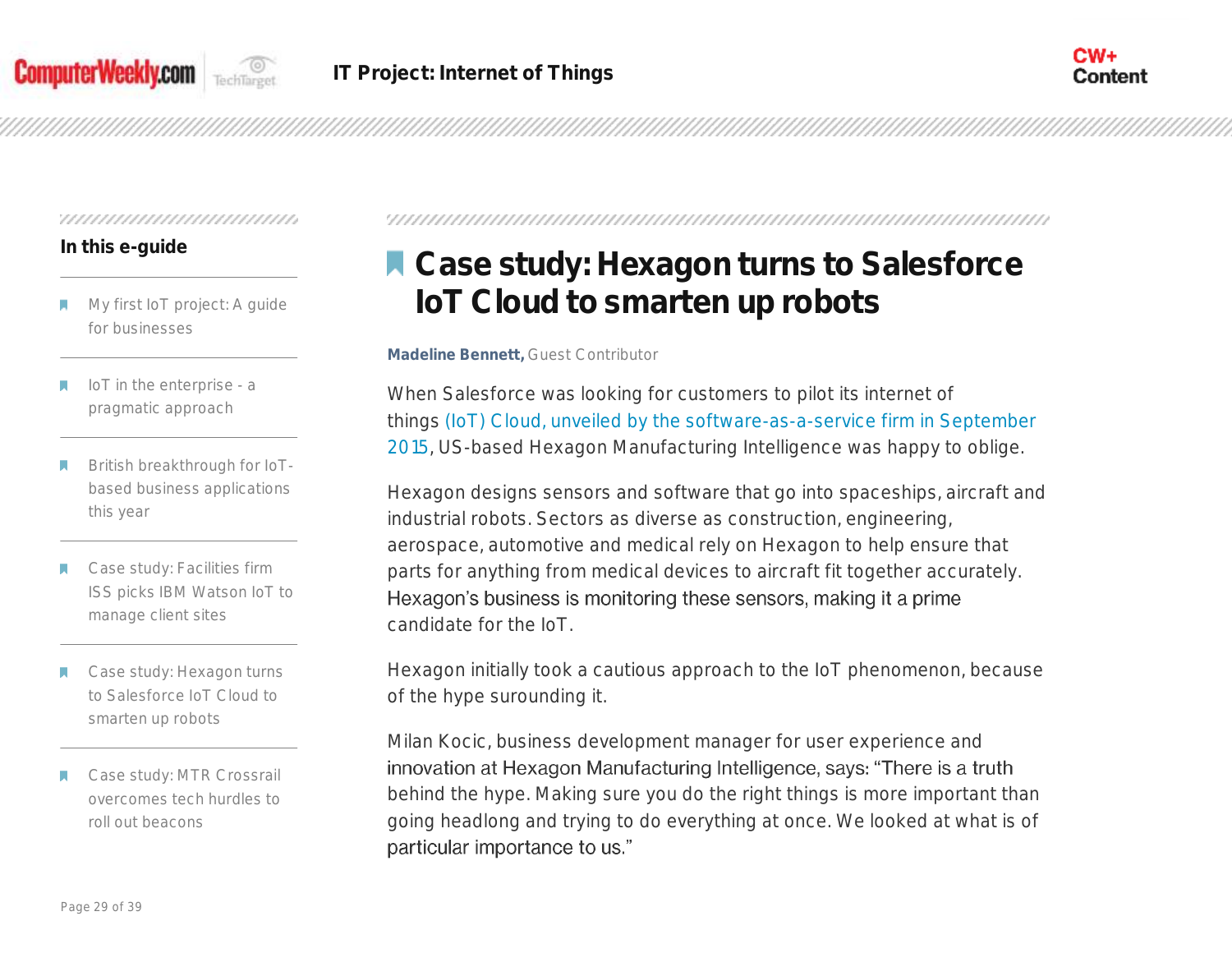



## **In this e-guide**

- My first IoT project: A guide for businesses
- IoT in the enterprise a pragmatic approach
- British breakthrough for IoTbased business applications this year
- Case study: Facilities firm ISS picks IBM Watson IoT to manage client sites
- Case study: Hexagon turns to Salesforce IoT Cloud to smarten up robots
- Case study: MTR Crossrail overcomes tech hurdles to roll out beacons

Before embarking on the IoT project, Hexagon carried out extensive user research, looking at how its customers were operating. An environmental issue was common among every customer.

"Our robots typically are highly susceptible to environmental changes. In the environments they operate in, it's not so much the temperature, but the temperature changes over a certain time that affects accuracy. They're also susceptible to vibration, and if someone crashes the robots we have to know about it because it could cause damage internally," Kocic says.

"Today our customers use notebooks or temperature read-outs to monitor these changes, and technically speaking they're meaningless because they just tell them the temperature at the time. We asked the customers: if we were to create a product that could improve this, what would you do? And they said they'd buy one."

# **Raspberry robots**

Emboldened, Hexagon bought a Raspberry Pi kit with sensors from technology start-ups site [SparkFund.](https://www.sparkfund.co/) The firm rigged up some robots using the Pi kit and demonstrated their ability to collect environmental data. The IoT project was born out of that. This led to Kocic and his team thinking about what they could do with the data collected. Hexagon was already a Salesforce customer, using Sales Cloud for its core customer relationship management and [Pardot for marketing automation.](http://searchsalesforce.techtarget.com/resources/Salesforce-Marketing-Automation-Software) At around the same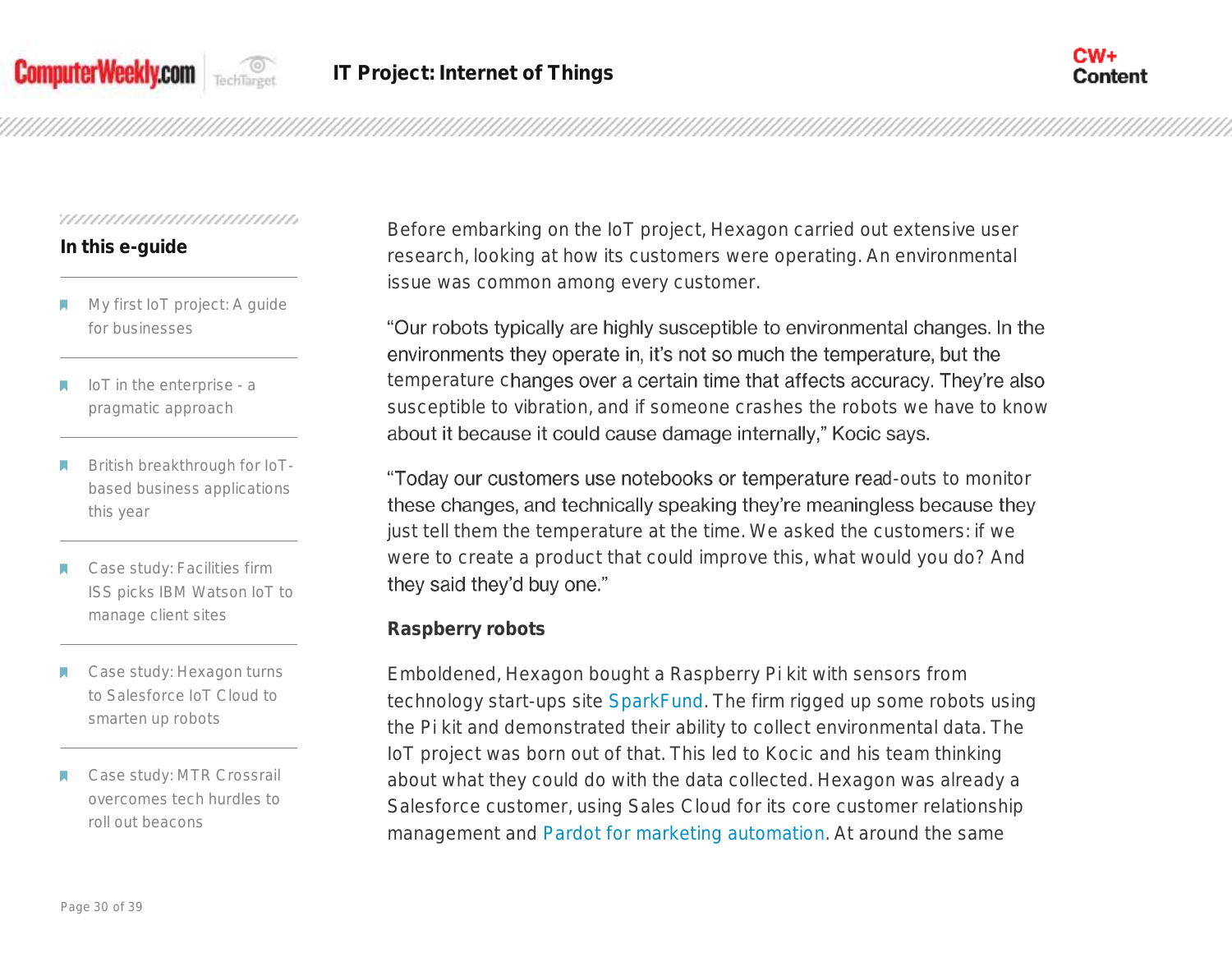



## **In this e-guide**

- My first IoT project: A guide for businesses
- IoT in the enterprise a pragmatic approach
- British breakthrough for IoTbased business applications this year
- Case study: Facilities firm ISS picks IBM Watson IoT to manage client sites
- Case study: Hexagon turns to Salesforce IoT Cloud to smarten up robots
- Case study: MTR Crossrail overcomes tech hurdles to roll out beacons

time, Hexagon was rolling out field service management software from Salesforce partner ServiceMax; menawhile, Salesforce was taking early steps in the IoT arena with [Lightning.](http://whatis.techtarget.com/definition/Lightning-Salesforce1-Lightning) By coincidence, Kocic happened to be related to somebody who works at Salesforce.

"He was one of the lead developers on the Lightning team, and we started talking. He was very into IoT stuff, so we started looking into whether is there any correlation," Kocic adds.

This had led to Hexagon demoing one of its robots with integration into Salesforce at Dreamforce 2014, showing how it could run the machine via a mobile app and trigger events. IoT Cloud did not exist at the time, so Hexagon just used the Salesforce development platform and a couple of custom scripts to create the demo robot.

# Salesforce's interest was based on wanting to get into manufacturing.

During the show, Salesforce approached Hexagon and revealed the initial concept of the IoT Cloud, aimed at letting firms connect data from the IoT with customer information

# This sparked Kocic's interest. "We have a device called [MMS Pulse](http://hexagonmi.com/products/coordinate-measuring-machines/accessories-for-cmms/mms-pulse)

(pictured), which contains sensors for monitoring the environment. When an event happens it goes to the Salesforce cloud and essentially triggers and creates an internal alert in our Salesforce instance. Then we can either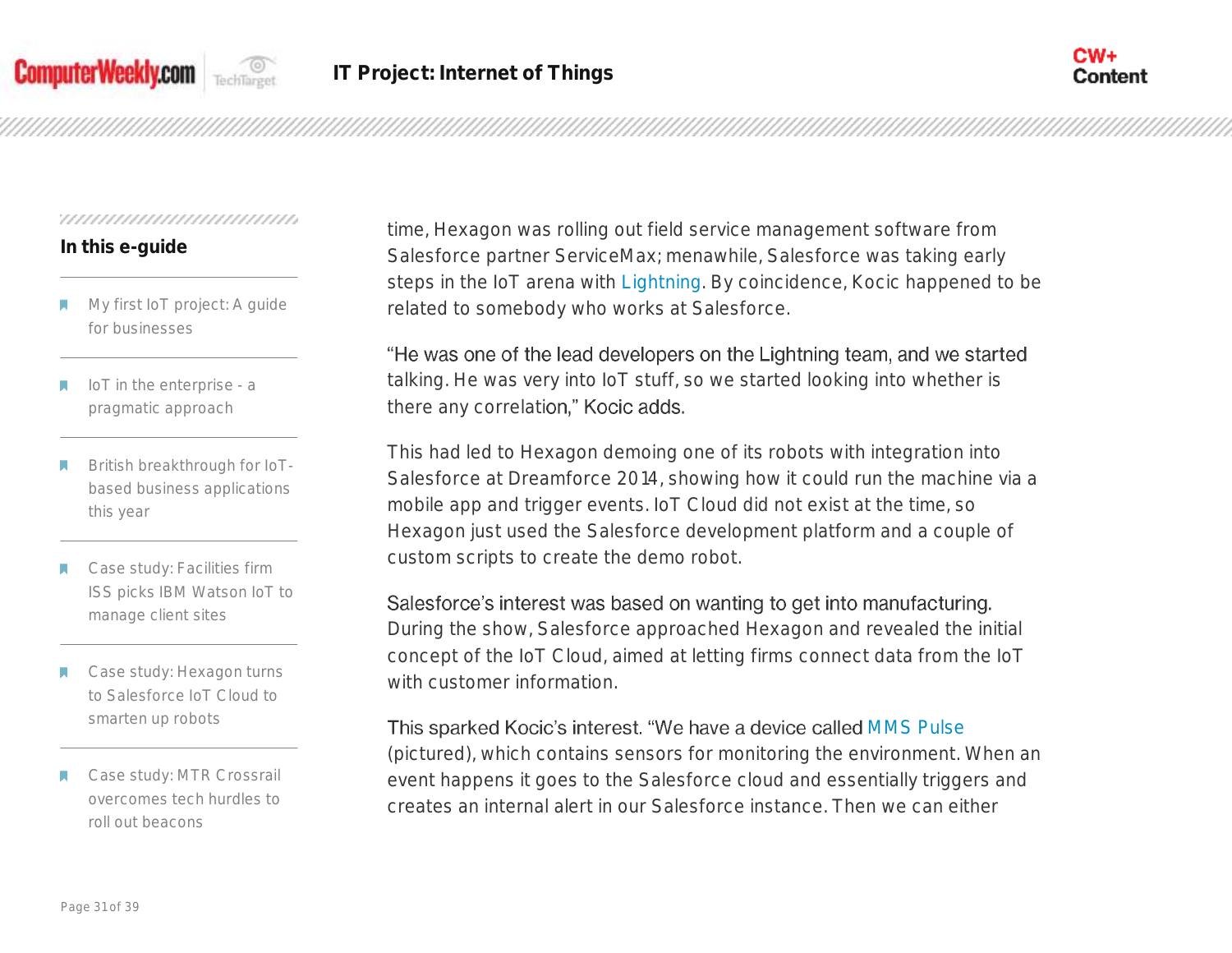



## **In this e-guide**

- My first IoT project: A guide for businesses
- IoT in the enterprise a pragmatic approach
- British breakthrough for IoTbased business applications this year
- Case study: Facilities firm ISS picks IBM Watson IoT to manage client sites
- Case study: Hexagon turns to Salesforce IoT Cloud to smarten up robots
- Case study: MTR Crossrail overcomes tech hurdles to roll out beacons

ignore it, react to it, keep it as a record, or send some sort of automation response to the customer.

"It is IFTT [if this then that]. We created several Salesforce orchestrations that allow us to create automated responses based on some kind of input from the field."

Hexagon is currently running IoT Cloud in a test environment, using the MMS Pulse monitoring device that the firm released in late December 2015, connecting them back to the factory and monitoring the data.

"Right now we're in the midst of integrating the whole IoT Cloud piece into the internal Salesforce. We're developing into our own internal sandbox to make sure everything works. At some point, whenever anybody says IoT Cloud is live, we just flip the switch and then it goes into the actual instance of Salesforce," Kocic says.

**Hip and knee joints**

One of the first Hexagon customers to take up Pulse was Zimmer Biomet, a manufacturer of orthopedic hip and knee joints, which is also a Salesforce customer. Hexagon is working with Zimmer to identify the data it wants, to see if the firms could connect the two instances of Salesforce. However, Kocic maintains that most customers will not be joint Salesforce customers, and nor will they have to be.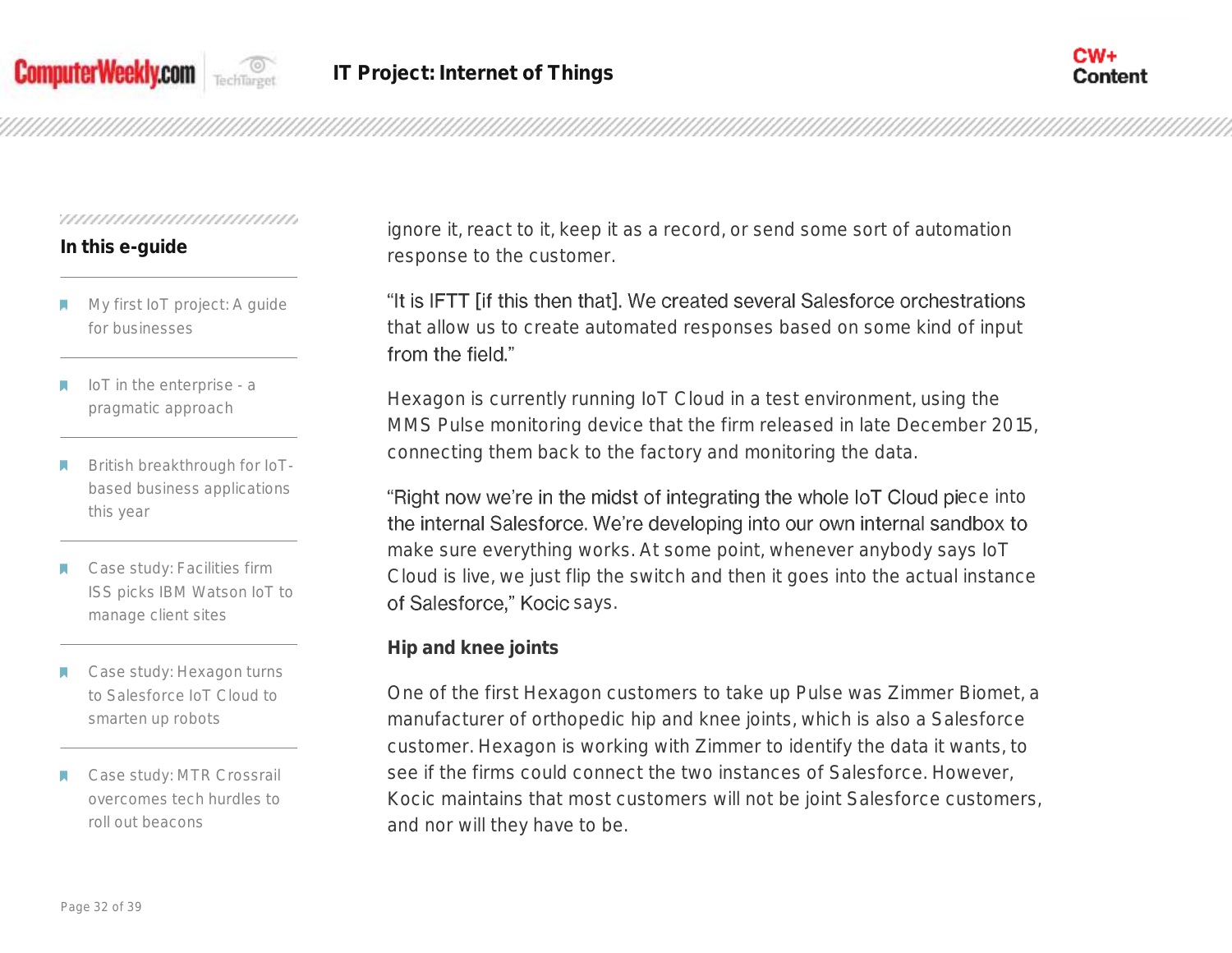



# **In this e-guide**

- My first IoT project: A guide for businesses
- IoT in the enterprise a pragmatic approach
- British breakthrough for IoTbased business applications this year
- Case study: Facilities firm ISS picks IBM Watson IoT to manage client sites
- Case study: Hexagon turns to Salesforce IoT Cloud to smarten up robots
- Case study: MTR Crossrail overcomes tech hurdles to roll out beacons

"I'm sure Salesforce will hope that they are customers at some point, but for us, for our needs, that is not a necessity," he says.

"Once we gather a lot of data, we can become more predictive in nature, but right now everything we do is very reactive. A machine works, a machine breaks, somebody calls us, they wait, we show up, we order a part. Most manufacturing companies would like to avoid this."

One area where Kocic would like to see improvements specifically with IoT Cloud is in analytics. While Hexagon is not looking for anything too advanced, it would like to be able to extract more valuable information from the data collected.

"Take an OEM like [Ford.](http://www.computerweekly.com/news/4500273509/MWC16-Ford-expands-connected-vehicle-ecosystem) It has hundreds of plants, and right now if we were connecting all those hundreds of plants I'm just getting a lump bunch of data and I have to figure out what the stuff is," he says.

"We would like for them to allow us to say, 'give me North America, give me Flint, give me Detroit', wherever the plants are, 'and let me zero in where the actual problems are occurring, versus getting the generic, global stuff. Global stuff is not unimportant, but in our world we would like to get much more granular, to get where the actual problems are and where they're leading from."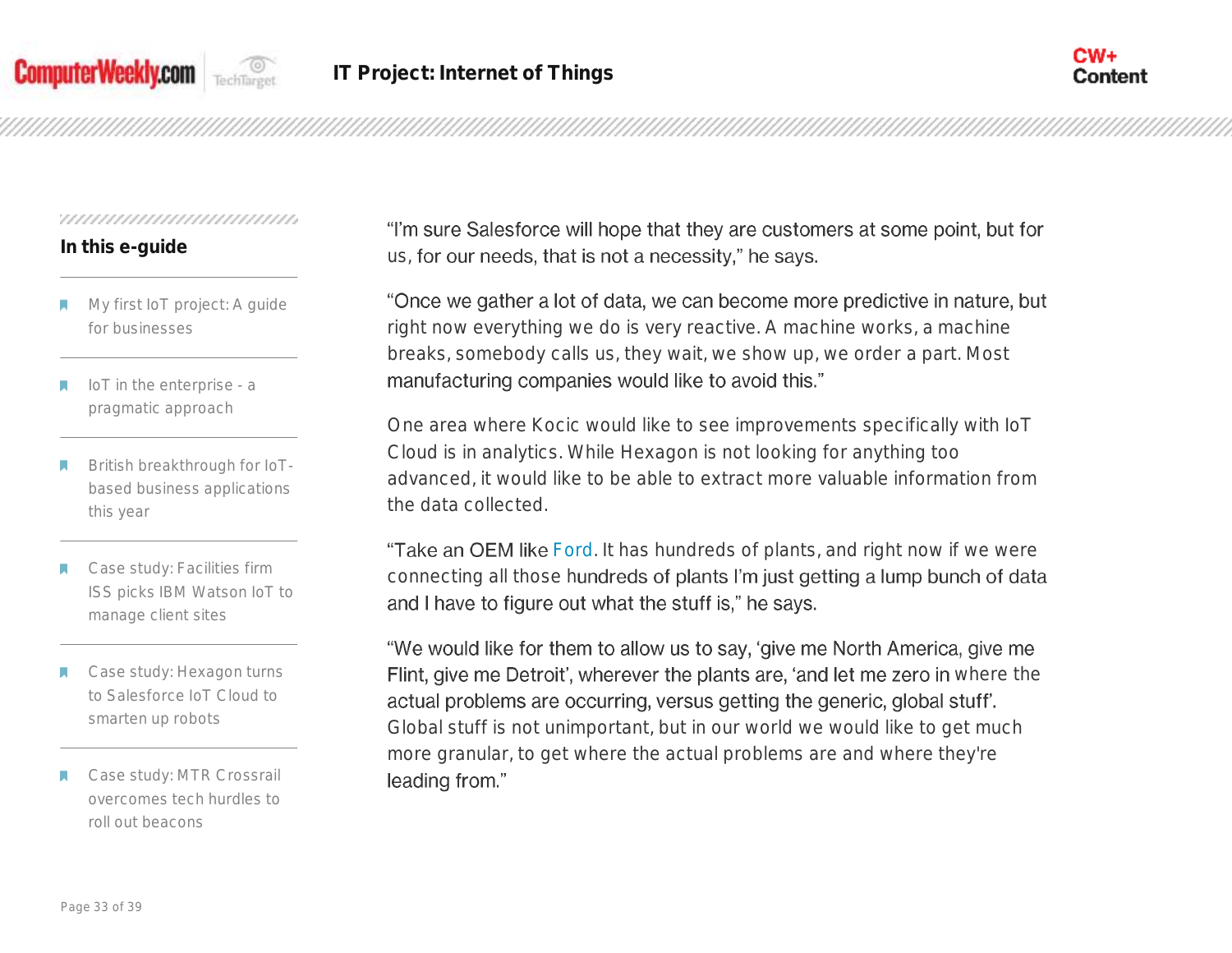



# **In this e-guide**

- My first IoT project: A guide for businesses
- IoT in the enterprise a pragmatic approach
- British breakthrough for IoTbased business applications this year
- Case study: Facilities firm ISS picks IBM Watson IoT to manage client sites
- Case study: Hexagon turns to Salesforce IoT Cloud to smarten up robots
- Case study: MTR Crossrail overcomes tech hurdles to roll out beacons

Salesforce is working on these analytics tools, says Kocic. "And everything else we've encountered has been relatively simple to implement. Usually when you do this kind of implementation, it requires 10 guys and six months. I have literally one guy who's done most of the work, and it hasn't taken us too long to integrate the data."

Hexagon is not currently being charged for its use of IoT Cloud as it is a beta product. IoT Cloud is set to be launched later in 2016, with pricing to be announced at the time. Salesforce is using the project as a test case to help decide on charging models for its own customers.

Hexagon, meanwhile, plans to charge its customers a one-off fee for hardware and, once IoT Cloud is running, the firm will switch users to a subscription model charged at around \$100 per month per machine for servicing and monitoring.

Although Hexagon is ploughing ahead with its IoT developments, Kocic advised other businesses to expect a slow process for any projects.

"Everything takes much, much longer than you think. It's been my experience with development in general, but based on the hype of IoT, it seemed at the time that everybody was way ahead of where things actually are. As we're getting deeper and deeper into it, we seem to be realising that we're still at the infancy in many different ways."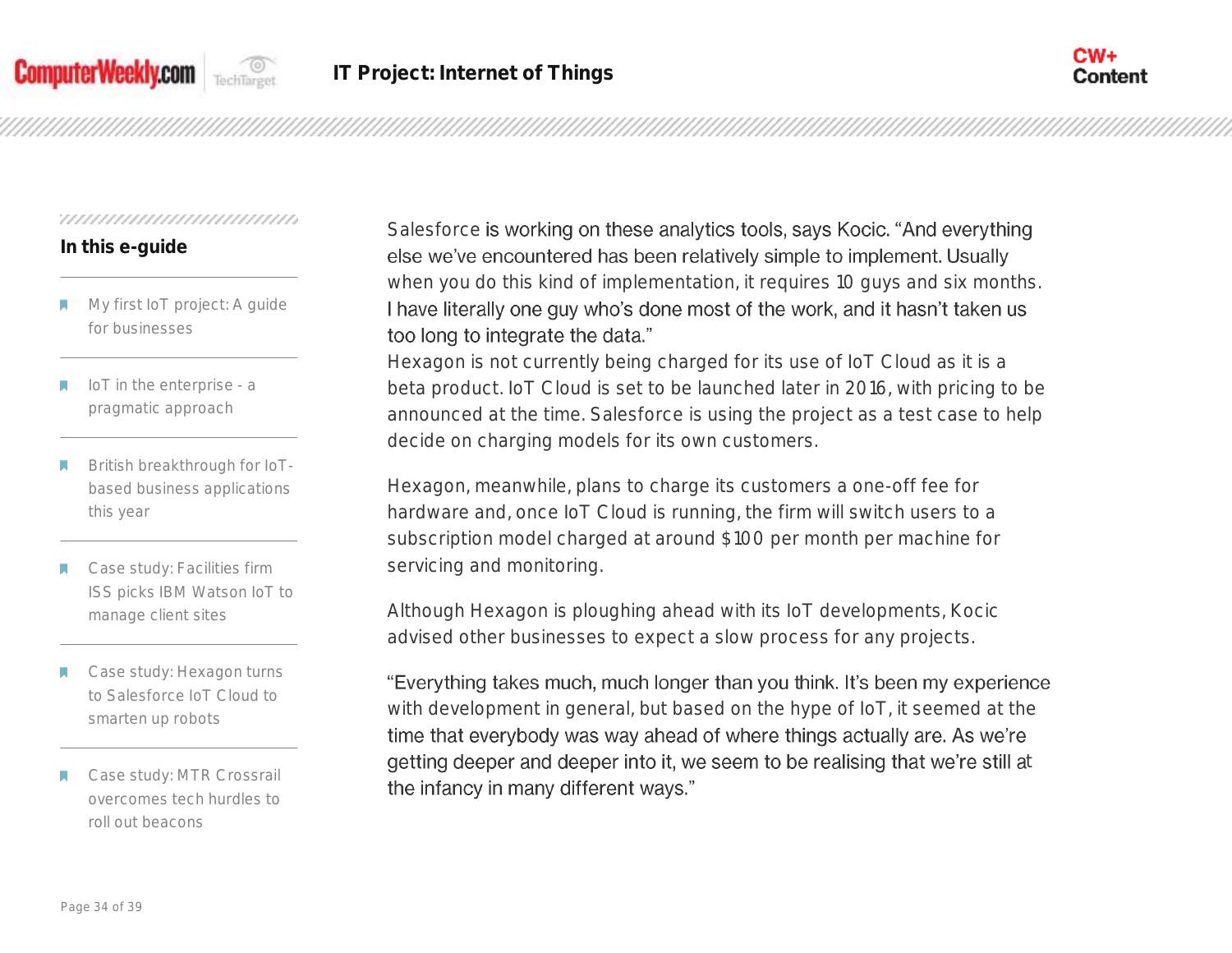



# **In this e-guide**

- My first IoT project: A guide for businesses
- IoT in the enterprise a pragmatic approach
- British breakthrough for IoTbased business applications this year
- Case study: Facilities firm ISS picks IBM Watson IoT to manage client sites
- Case study: Hexagon turns to Salesforce IoT Cloud to smarten up robots
- Case study: MTR Crossrail overcomes tech hurdles to roll out beacons

As a result of the disparity between IoT hype and reality, Hexagon lowered its expectations and adopted a slower rollout schedule.

"We've taken a slightly more cautious approach. I thought we would be further ahead than we are now," Kocic adds.

He says this is partly down to manufacturers' ingrained fears of connecting everything. Even once firms have accepted the need for widespread connection to obtain the real benefits of IoT technology, there is a lingering concern about security. For that reason, Hexagon is looking to expand and adapt its technical team to tackle security issues.

"I need somebody who knows how to secure data, how to secure connections, and your typical development resources are not of that kind," Kocic says.

"So we are forced to go externally and find some expertise to help us with that. We have a whole development team in Switzerland that is working on a much larger, technical solution for us, which Pulse will be part of - those guys, together with us are trying to figure out some of these things we didn't think about initially. We had a vague idea, but never really got into it as deeply as we are going to have to."

**Next article**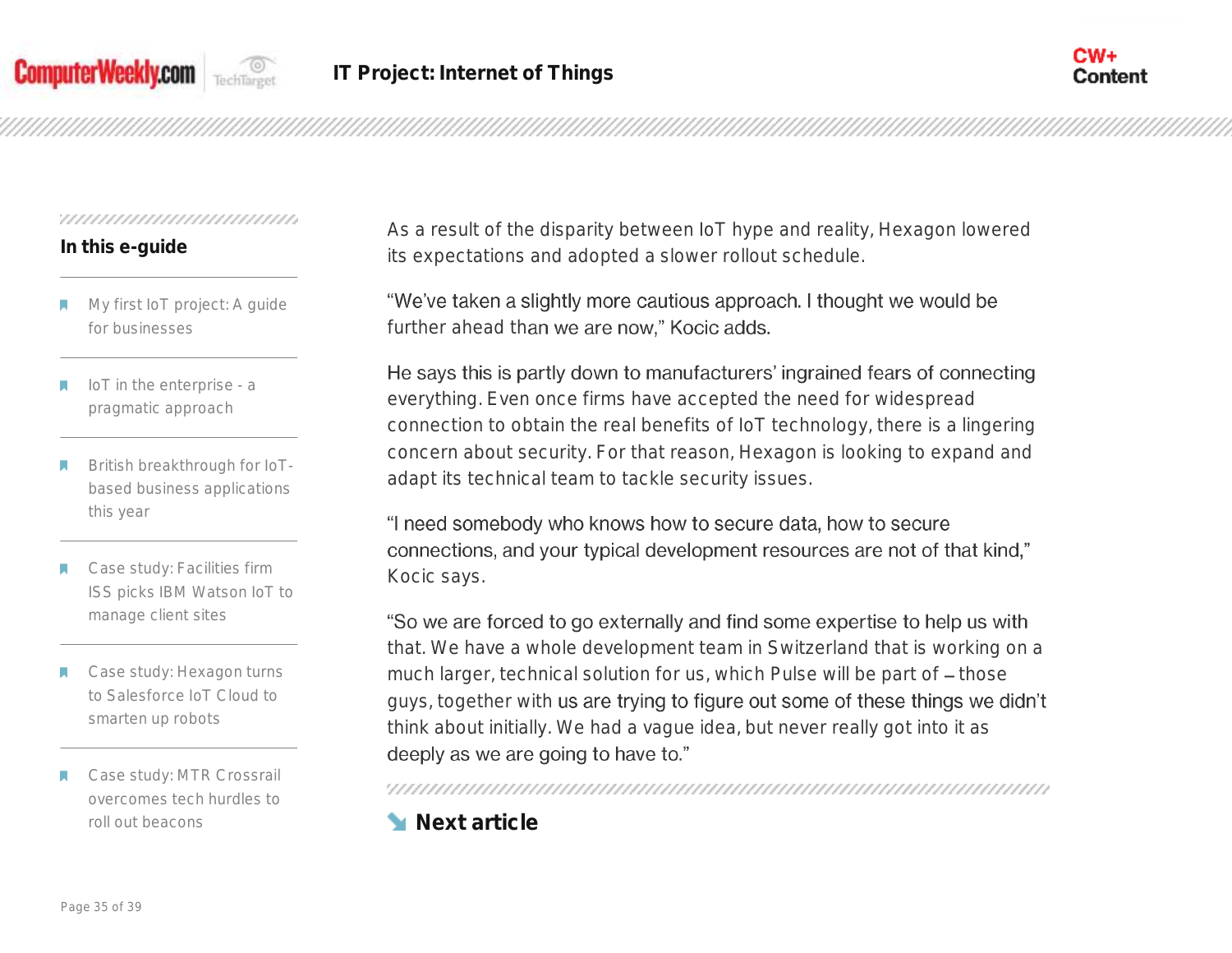



## **In this e-guide**

- My first IoT project: A guide for businesses
- IoT in the enterprise a pragmatic approach
- British breakthrough for IoTbased business applications this year
- Case study: Facilities firm ISS picks IBM Watson IoT to manage client sites
- Case study: Hexagon turns to Salesforce IoT Cloud to smarten up robots
- Case study: MTR Crossrail overcomes tech hurdles to roll out beacons

# **Case study: MTR Crossrail overcomes tech hurdles to roll out beacons**

**Cliff Saran,** Managing Editor

MTR Crossrail is rolling out beacons across its network to provide station auditing and as a driver aide, in what is believed to be one of Europe's biggest deployments of the low-powered wireless technology.

The railway operator wanted to explore ways to use the technology to help it deliver a highly efficient rail service.

In 2014, Transport for London awarded MTR the contract to run the new Crossrail services connecting Reading and Heathrow in the west with Shenfield and Abbey Wood in the east.

Oliver Bratton, operations director, European Business at MTR Corporation, said: "A key part of our bid focused on driving efficiencies with mobile. Our aim is to set the benchmark for passenger experience on European metro services and achieve internationally recognised high standards of safety, reliability, quality and customer service."

Three years ago, MTR Crossrail began looking at the potential of using beacons on its rail network.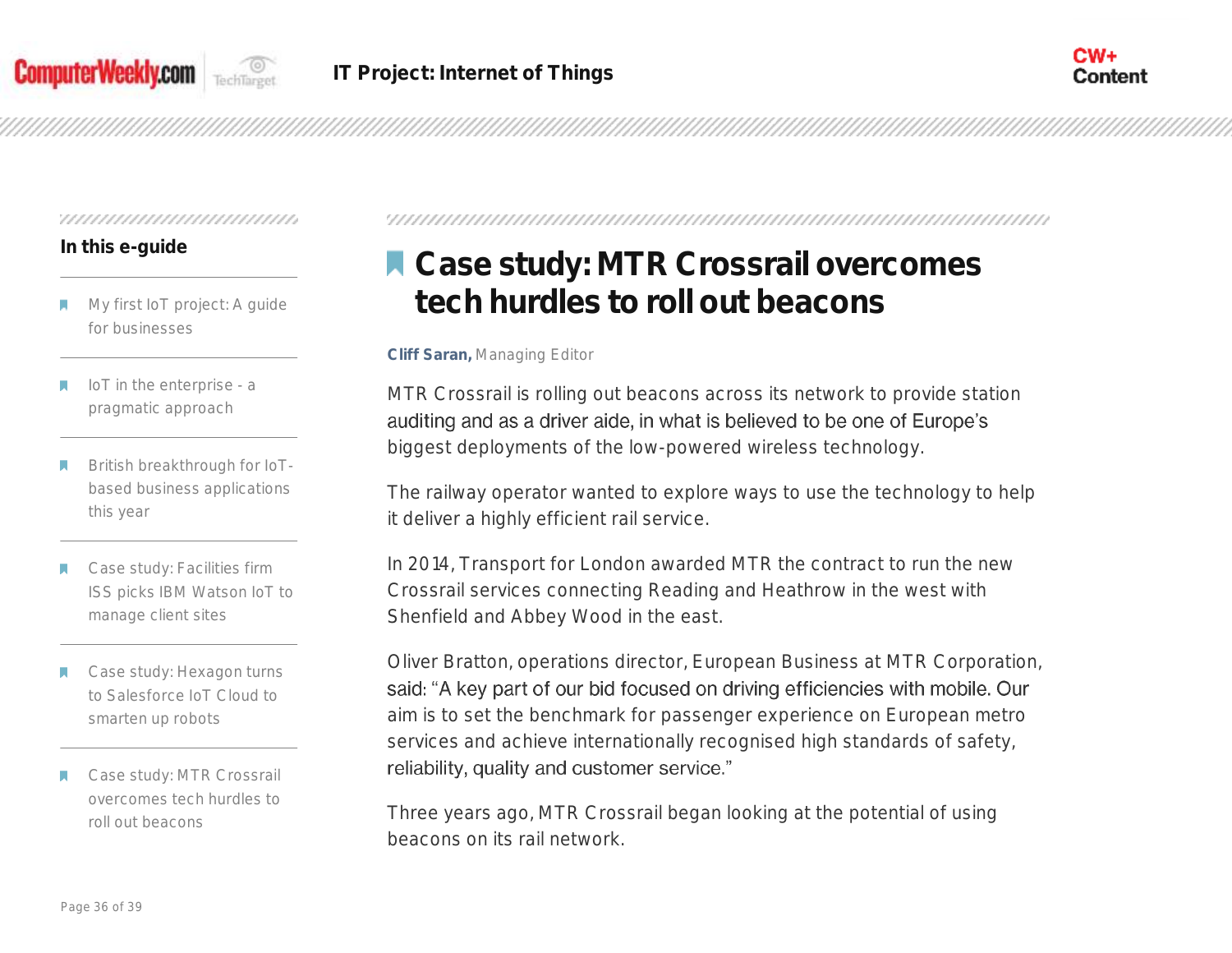



## **In this e-guide**

- My first IoT project: A guide for businesses
- IoT in the enterprise a pragmatic approach
- British breakthrough for IoTbased business applications this year
- Case study: Facilities firm ISS picks IBM Watson IoT to manage client sites
- Case study: Hexagon turns to Salesforce IoT Cloud to smarten up robots
- Case study: MTR Crossrail overcomes tech hurdles to roll out beacons

Working in partnership with [Mubaloo Innovation Lab,](http://www.computerweekly.com/photostory/2240234735/Retail-technology-whats-hot/5/Mubaloo-and-beacons) it deployed a number of beacon-based applications. Over the next three years, Mubaloo will deploy beacons across all 40 stations on the 118km Elizabeth Line.

Mark Daniels, head of IT and business transformation at MTR Crossrail, said: "We want to be innovative in auditing our train stations."

Daniels said that with beacons across the station network, the operator can deploy an electronic audit app running on iPads, which provides a dashboard with a heat map to show where an audits has been done, and which stations have completed their audits.

# "We can now go do real-time audits," he added.

Beacons are also being installed in drivers' cabs. They will be used to reduce the need for driver input, helping drivers to navigate around a Driver Advisory app.

According to Mubaloo, the beacons will help to deliver greater safety for drivers by reducing distractions and improve overall efficiency by optimising the network.

The technical challenge for MTR was how to enable beacons in close proximity to each other work effectively, said Daniels. "There was a lot of hard work and firmware updates to determine what was causing the problem," he said.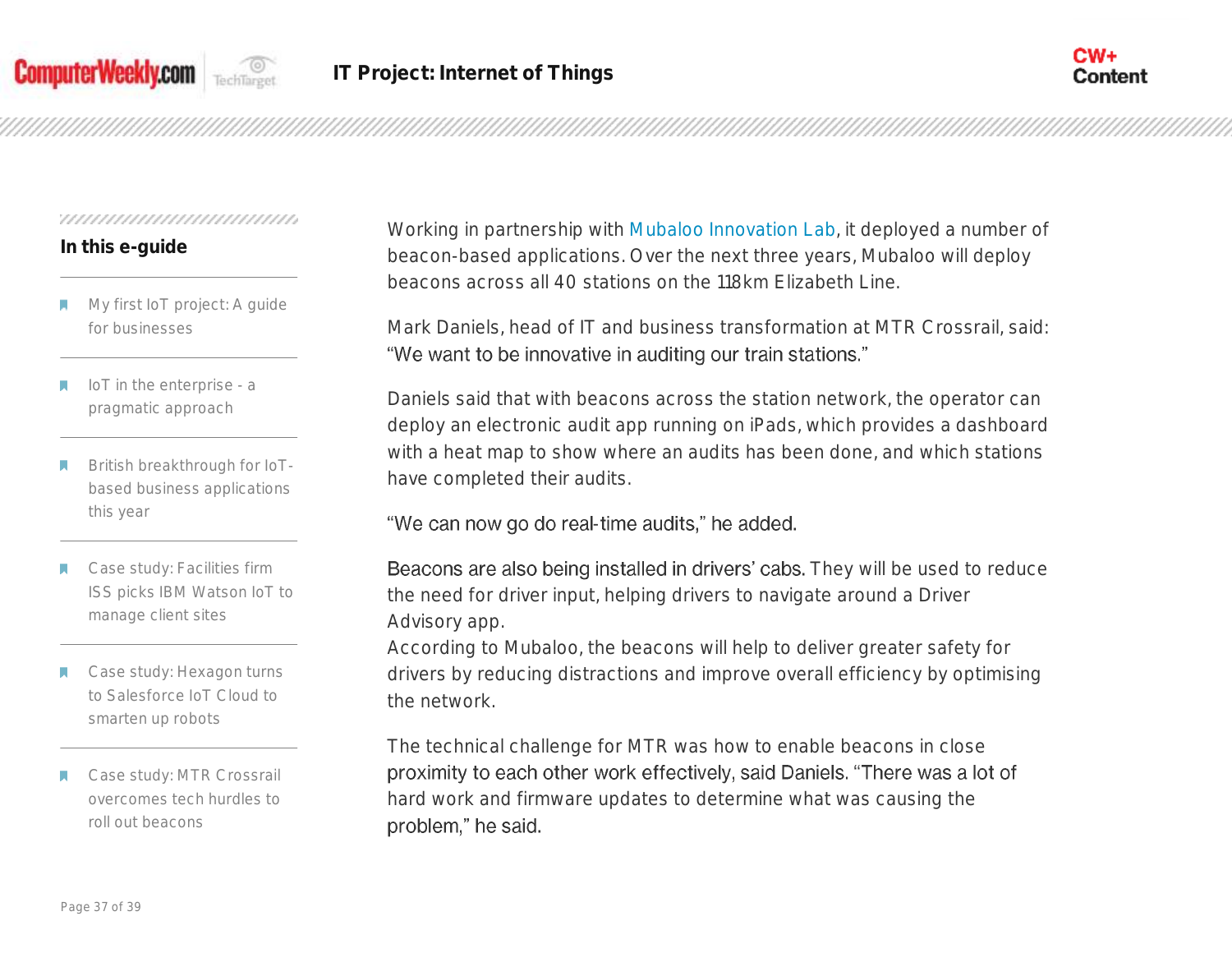



# **In this e-guide**

- My first IoT project: A guide м for businesses
- IoT in the enterprise a М pragmatic approach
- British breakthrough for IoT-П based business applications this year
- Case study: Facilities firm W ISS picks IBM Watson IoT to manage client sites
- Case study: Hexagon turns М to Salesforce IoT Cloud to smarten up robots
- Case study: MTR Crossrail П overcomes tech hurdles to roll out beacons

But once the company had determined the correct firmware to install, it could roll out the beacons without the risk of interference. Daniels said beacons would be rolled out to Canary Wharf, Paddington and other stations.

# **Next article**